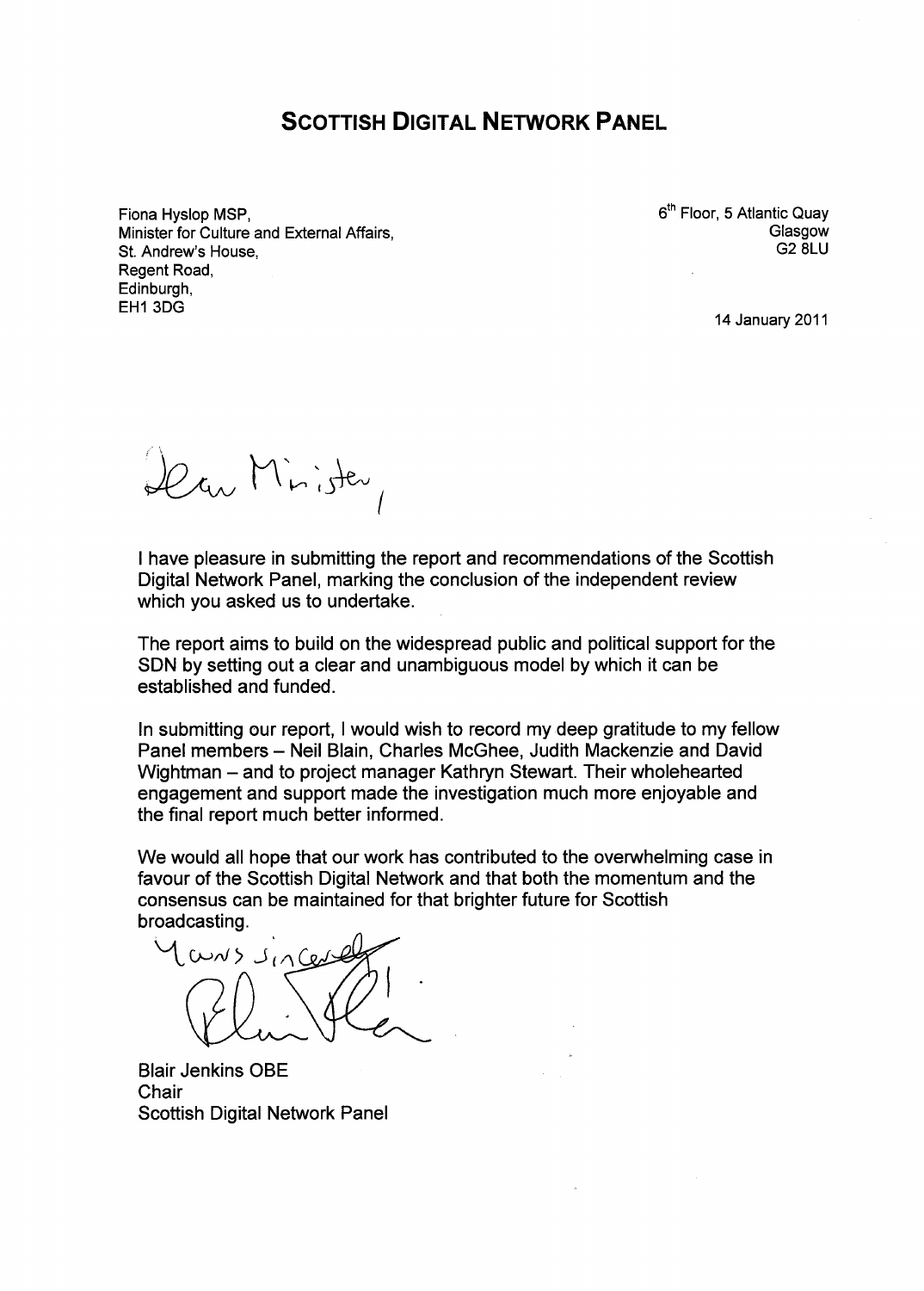# Scottish Digital Network Panel

Final Report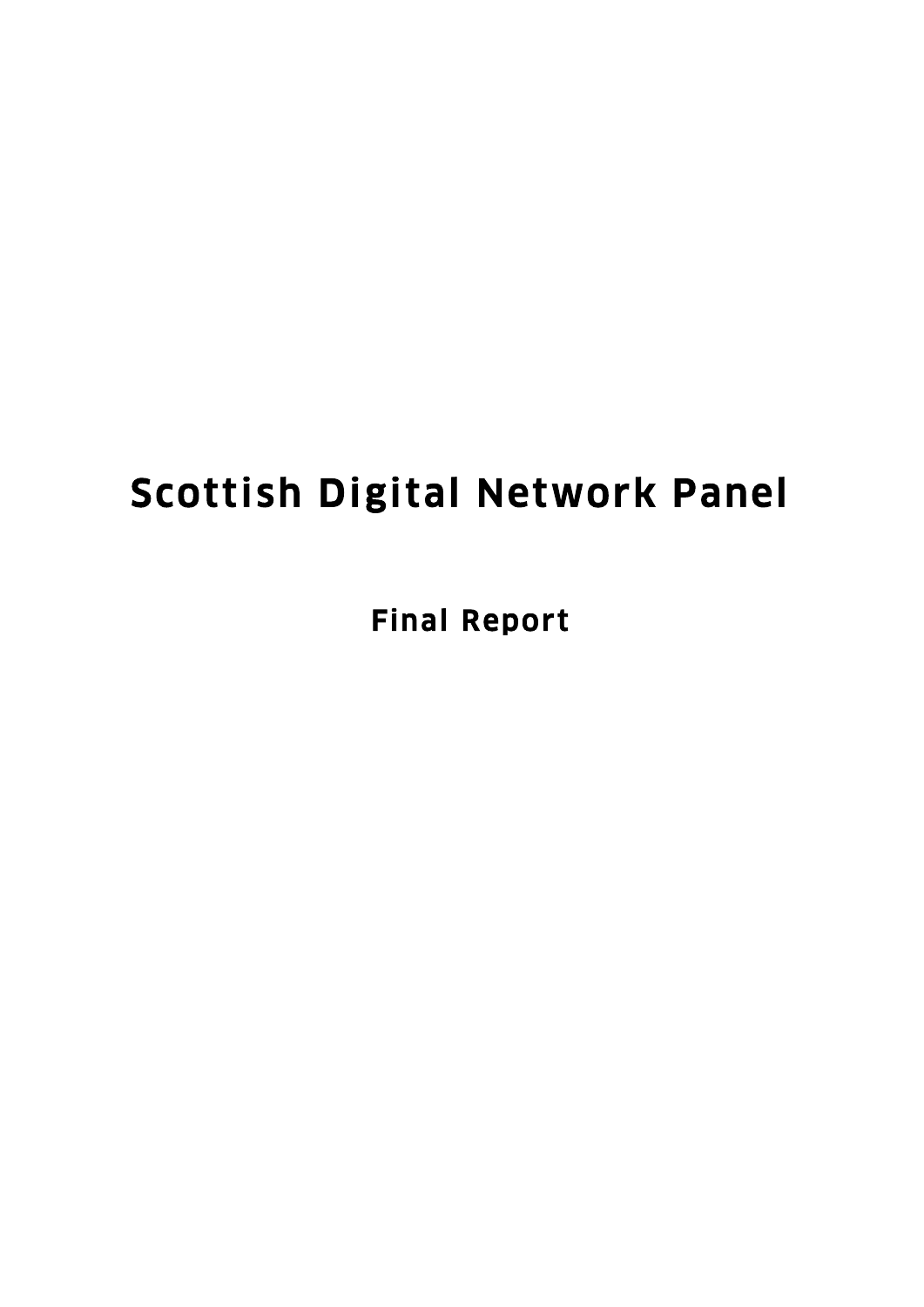### **Executive Summary**

## **Scottish Digital Network Panel Final Report**

The Panel was asked to make recommendations on how a Scottish Digital Network could be established and funded, taking as a starting point the conclusions of the Scottish Broadcasting Commission. The key requirement for the SDN is to "provide a secure and sustainable source of competition to the BBC for public service broadcasting within Scotland".

This means three things are essential for the SDN:

- 1. A very clear PSB role with guarantees on the nature and quality of the service.
- 2. Secure and adequate funding that is not subject to dramatic variation
- 3. A high degree of visibility and universal availability to audiences.

#### *Remit*

Any proposed remit for the new service would have to include content that is of particular interest and value to audiences in Scotland and some wider obligations:

- Robust journalism that holds government and other powerful institutions to account and is itself of the highest ethical and editorial standards.
- A particular emphasis on celebrating, reflecting and nurturing Scottish culture in its broadest sense, including our distinctive history and heritage and our modern diversity.
- A responsibility to use the broadcast and broadband platforms in pursuit of social inclusion in the digital age and a truly connected society in Scotland.
- An explicit commitment to the strategic development and retention of talent, to enable creative individuals and businesses to achieve their full potential and to increase substantially the size of the Scottish media workforce.
- Programmes and digital content which are outward-looking and connect Scotland to the wider world in the exploration of ideas and issues.
- A greater range, quality and originality in productions for Scottish audiences.
- Regular consumer research to ensure that the new service is providing relevance and value to audiences, including ethnic minority audiences.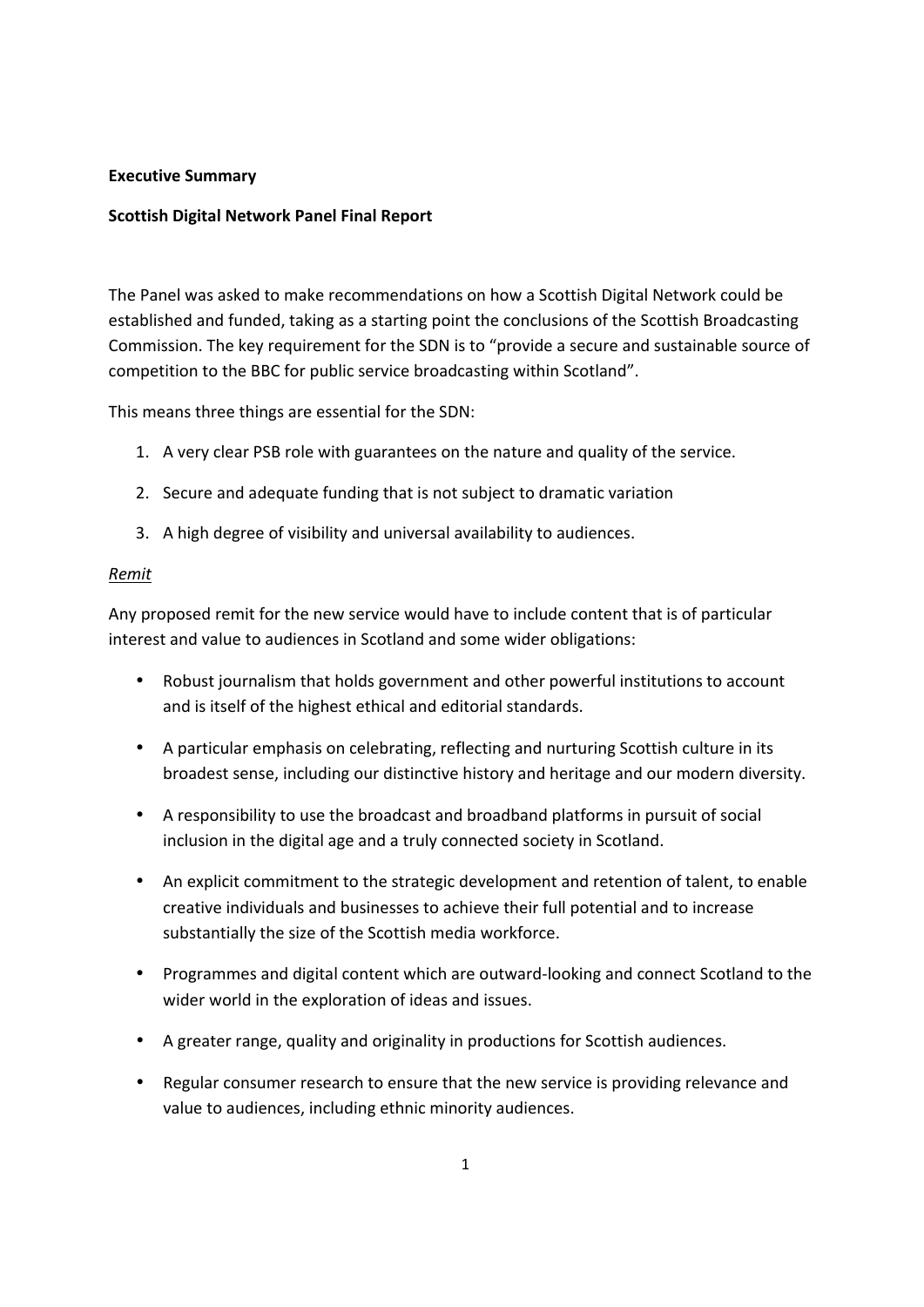The linear television service has to be seen as part of the much wider SDN of digital content and connectivity for audiences in Scotland. This is an important part of preserving a sense of community and continuity as we move towards a more fragmented world. Part of the remit of the SDN should be to persuade more people to explore online content including its own rich online resources.

The new service would be available throughout all of the UK, although the content would be aimed primarily at audiences in Scotland. The estimated annual cost of the SDN was put at £75 million by the Scottish Broadcasting Commission, and this report provides a more detailed analysis of the assumptions underpinning that estimate.

#### *Governance*

What is also essential is that the new network is instructed and enabled by its constitution to operate in an independent and impartial fashion. The SDN would be regulated and licensed by the industry regulator Ofcom. Part of this governance framework is having an open and transparent appointments process for the Chair and Members of the independent board of trustees which would be established to monitor and question the performance of management and ensure that the remit of the new service is being properly delivered.

The Panel is minded to suggest one further part of the appointments process for the Chair and possibly for other board members: such appointments should be subject to confirmation by the appropriate committee of the Scottish Parliament. This would serve at least two useful functions: it would act as a further safeguard to prevent politically-motivated appointments, and it would reinforce the role of parliament as the primary guardian of the public interest in these matters.

# *Funding*

The Scottish Digital Network by virtue of its remit would not be attempting to maximise audience numbers at the expense of providing public service content. This immediately tends to point away from advertising as the best means of funding the network. Otherwise the new service ends up in perpetual conflict between remit and revenue.

It is clear from recent developments that the television licence fee is now regarded across the political spectrum as the best source of funding for public service broadcasting in general and not just the BBC. While it will always be the case that the vast majority of licence fee income will be directed towards the BBC, the recent licence fee settlement as part of the comprehensive spending review has allocated very significant funds from that source to the Welsh-language broadcaster S4C (£76 million annually from 2013/14). There is also a one-off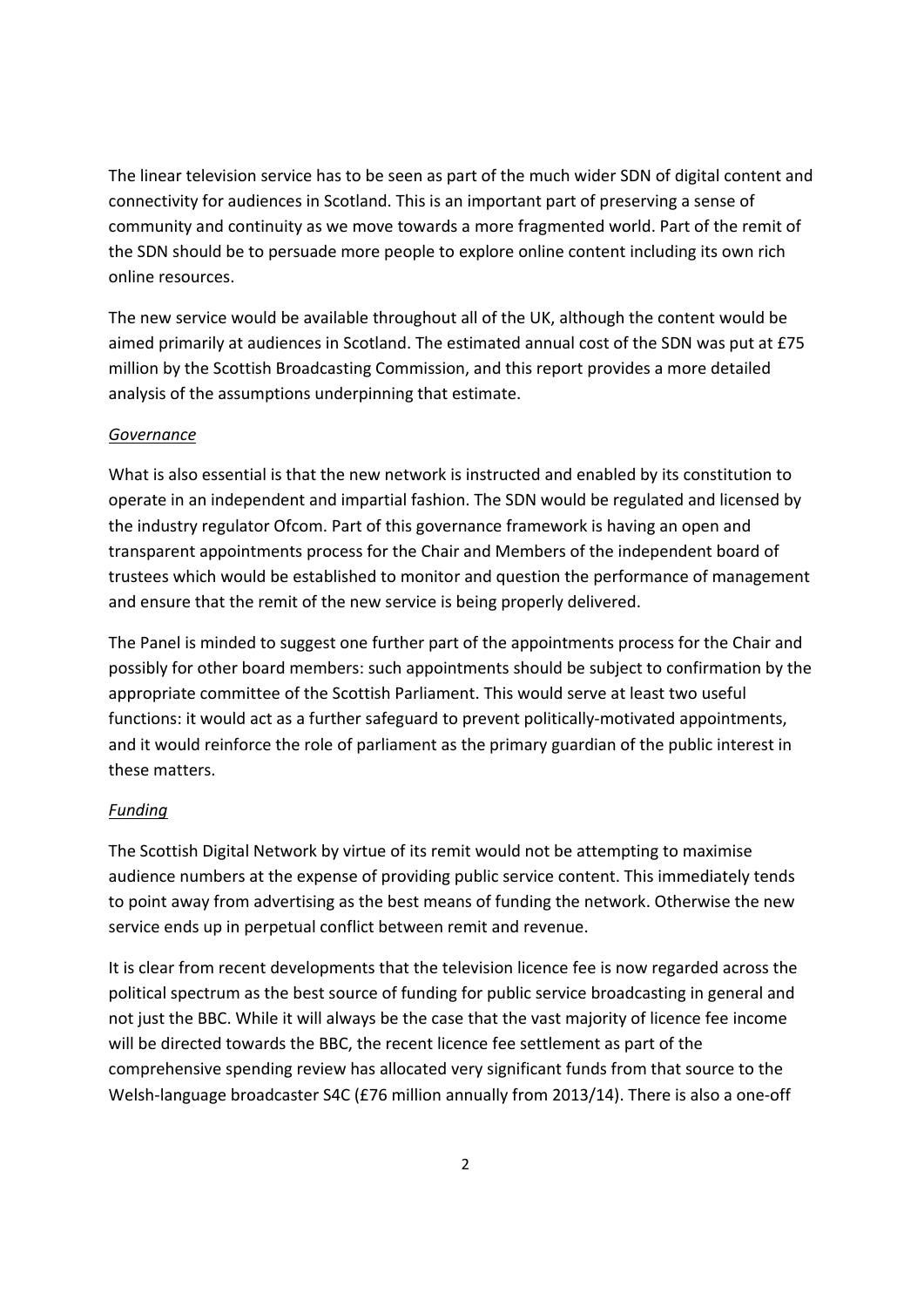contribution (£25 million) and an ongoing commitment (£5million per annum) to the costs of the proposed new local television services around the UK.

The Panel thinks it is unfortunate that the issues around the distribution of licence fee income were determined in haste in private meetings and not as part of the public consultation process that had been promised for 2011. This prevented the opportunity for public scrutiny and for a more considered view to be taken of the best use of licence fee income. This is particularly disappointing from a Scottish perspective, since a mere 2% of the licence fee had always been identified as a possible source of funding for the SDN.

**An allocation from the television licence fee remains the most appropriate source for funding the Scottish Digital Network and that is the recommendation the Panel is making. We feel it would be wrong to make significant claims on other forms of general public funding at a time when all services are suffering reductions for the foreseeable future.** 

The question of whether or not the television licence fee is immediately available to fund the Scottish Digital Network seems to us to be one that is answerable only in the political domain. We note that the privately concluded deal with the BBC assumes no further call on the licence fee until 2017. If there is a strong public interest need to revisit the terms of that arrangement, as we think there is in respect of the SDN, then we hope that would happen. The Panel feels strongly that it should not be required to look elsewhere for funding simply because an agreement has been reached which took no account of the debate and the demand in Scotland.

If it should prove to be the case that some redistribution of income from the licence fee remains unavailable for Scottish PSB purposes until 2017, then there will be a need to provide bridge funding until that point. The most logical and natural source for that provision would be a ring-fenced allocation from the proceeds of the auction of cleared spectrum after digital switchover in 2012.

We have looked at the viability of other funding models: in particular, we examined the prospects for creating and supporting the SDN from commercial revenues, or from a combination of public funding and advertising. From these discussions and observations, a number of key findings have emerged:

- 1. No one has suggested to us that the SDN could be fully funded from commercial revenues.
- 2. Any advertising revenue attracted by the proposed new service if commercially funded would most likely be at the expense of other Scottish media rather than representing additional revenues in the market.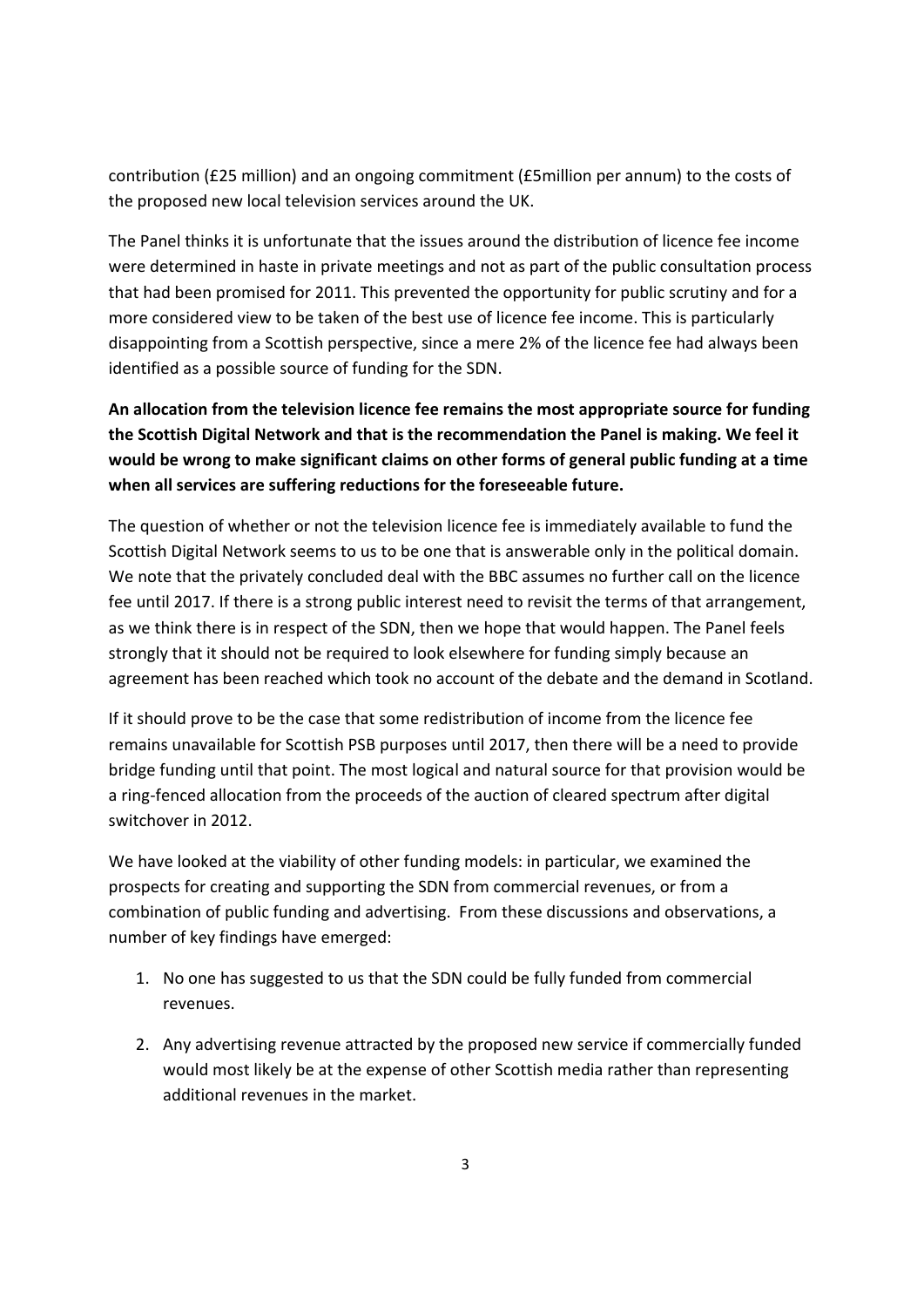- 3. Advertising would be an unstable and unreliable funding source for a new service which is committed to a firm PSB ethos rather than actively trying to maximise its audiences in a highly competitive commercial market.
- 4. Every regional PSB in Europe receives some form of public support or subsidy. None is wholly funded from commercial revenues.

The recent Shott report on the viability of commercial local television in the UK took a very cautious view on likely revenues. It suggested that the proposed new local services could expect combined annual advertising revenues nationally of about £20 million. That is the total sum predicted for a service with a potential audience reach around the UK of about 11 million viewers. If one accepts the Shott assumptions, even in broad terms, it is hard to be more optimistic about the commercial prospects for any new service aimed at Scotland alone, with less than half that population.

There is an inevitable tension between achieving desirable public service outcomes in media and protecting the health of existing commercial services. In fact, the financial precariousness of much of commercial media in Scotland is such that we are convinced public funding rather than any reliance on commercial revenues is the best way to deliver the Scottish Digital Network.

The Scottish Broadcasting Commission estimated that the Scottish Digital Network in its most ambitious and wide-ranging form would require funding of about £75 million a year. However, it is also right to look around Europe at what happens with broadcasting in larger states which contain significant smaller nations and distinctive regions within their territories. In Germany, for example, the regional public service broadcaster for Hesse (population 6m) receives public funding for television of about £170m a year. In Spain, the PSB service for the region of Valencia (population 5m) is publicly funded in 2011 to the tune of roughly £150m a year. These figures are typical for regional broadcasting provision in both countries.

The extraordinary thing in Scotland is not to be looking for £75 million to fund a dedicated PSB. The extraordinary thing in 2011 is that Scotland does not have its own PSB and £75m is a realistic and modest sum in a European context.

# *Gaelic*

The Panel discussed whether it would make sense in future for publicly-funded Gaelic language programmes to be part of a unitary Scottish Digital Network rather than forming the separate service of BBC Alba. We have given serious consideration to the idea that the existing BBC Alba channel – currently available on satellite and soon to be carried on Freeview - could be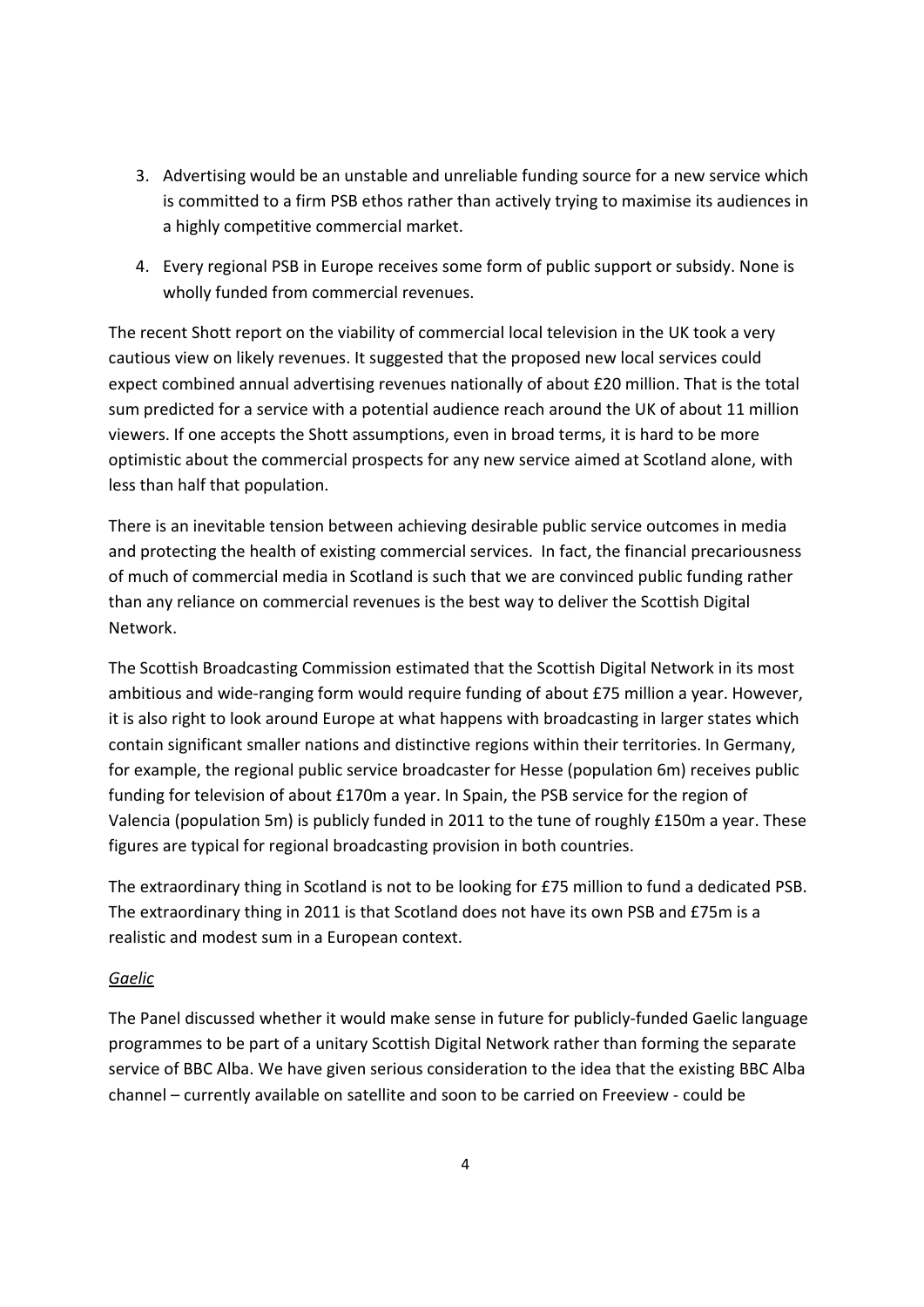expanded and extended into the wider Scottish Digital Network. There are some obvious and immediate attractions:

- We would be building on a channel that already exists and is publicly funded £12.4 million from the Scottish Government in the current financial year.
- We would be enlarging significantly the potential audience for the Gaelic programmes
- Gaelic would be acknowledged as part of the mainstream cultural and linguistic life of the nation, and presented as an integral part of a coherent whole rather than in digital isolation.

As against this, speakers and supporters of the language would have to be satisfied that Gaelic programmes would be given appropriate prominence in the Scottish Digital Network and that the advantages of wider exposure to Scottish audiences outweighed the loss of outright control that goes with a dedicated channel. The idea merits further consideration.

### *Local services*

We were asked to take account of "relevant findings on the viability of local television as they emerge from Nicholas Shott's review, which has been commissioned by the UK Government".

In essence, the Shott review (published on December 14) found that local television could be commercially viable in the long term with a low-cost model based on broadband distribution. Shott also envisaged a transitional period during which 10-12 large conurbations could have a local service delivered on digital terrestrial television (DTT), backed by a supporting national programme network and advertising sales house.

It seemed to the Panel that the Scottish Digital Network would be the natural or logical national service to which more local Scottish-based services could be connected to offer a more granular level of content to different parts of the country. We think it should be possible to overcome the fact that the preferred funding model for local television in the UK plans is commerciallybased – advertising revenue and private sponsorship – while our view is that the SDN is best seen as a publicly-funded venture.

A broad public service vision for the SDN could see different parts of the day allocated to the core network programming, the local content and Gaelic language material – each with its own source of funding. We should say quite clearly that it is not *necessary* in making the case for the SDN to link either Gaelic programmes or local services to the wider national proposal, but we can see some advantages in these connections and put them forward for consideration. It seemed to the Panel that these elements combined to offer a much stronger "national" service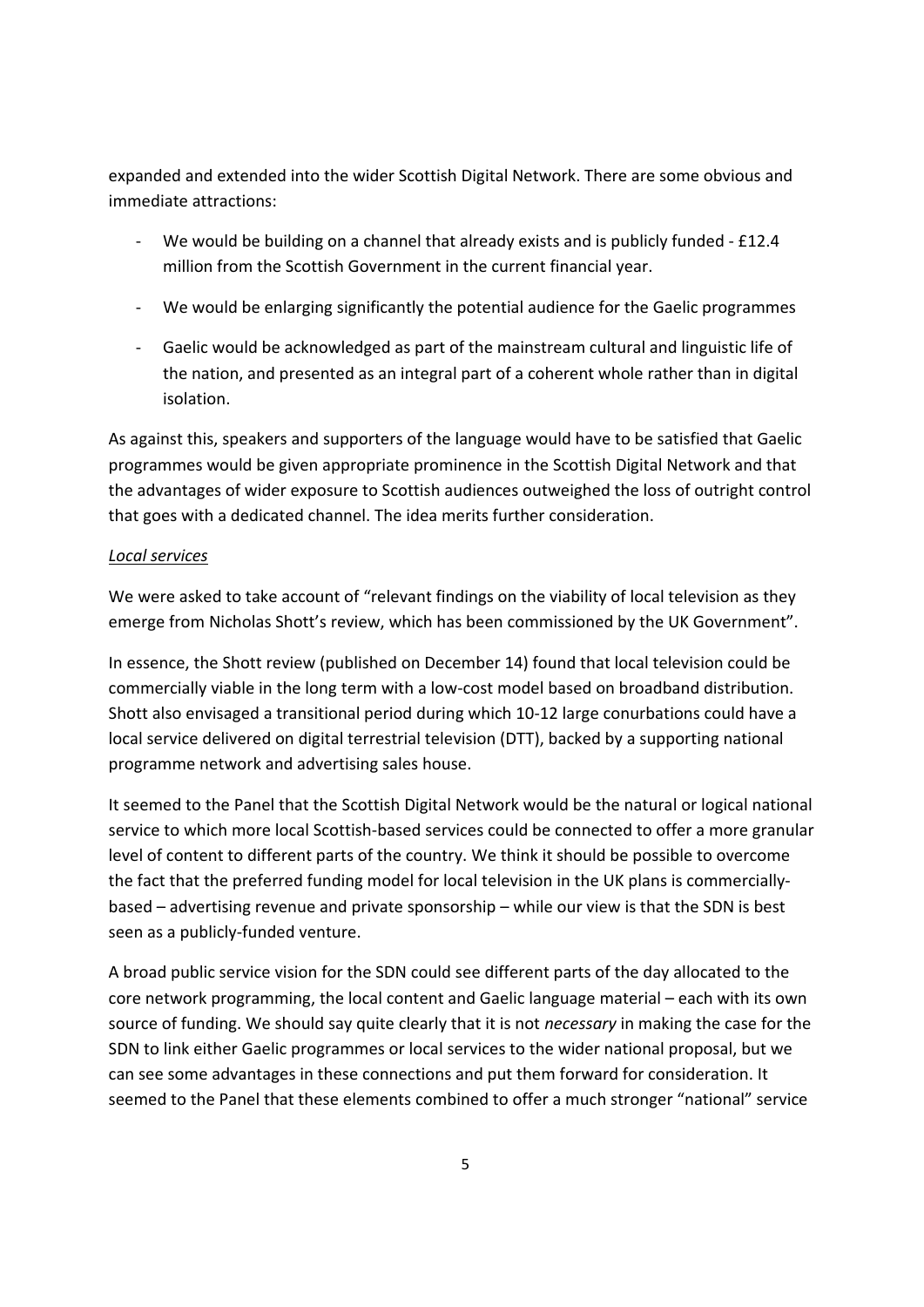for Scotland, and that was preferable to offering them in isolation or in a much more fragmented way.

### *Distribution*

It would seem to us axiomatic that the SDN should be distributed on all of the main digital television platforms – DTT (Freeview), satellite (both BSkyB and Freesat) and cable. We have factored these costs into our £75 million total as the SDN will require linear and on-demand delivery across multiple platforms.

Media consumption continues to be dominated by the major channel brands. A start-up on broadband only would find it very much harder (and a much longer process) to build up significant scale and reach. The Scottish Digital Network has the best chance of building scale if it is launched as a broadcast service while we are still in a largely linear environment.

There are technical issues in relation to the placing of the SDN on the Freeview (DTT) platform. There is no question that capacity can be found, but there would be a decision to be made on the best allocation of spectrum for the new service.

The issue is complicated if it is also hoped to offer a number of more local services on DTT as part of the overall SDN proposition. Such an arrangement would work best with the creation of a new public multiplex in Scotland, a proposition often referred to in industry debates as "the seventh mux". This is a way of ensuring that the spare capacity of so-called "interleaved spectrum" in Scotland is organised to enable 3-7 local digital TV services to be offered from each of the main transmitters, with coverage levels approaching the same high percentage as the existing PSB multiplexes.

The SDN Panel is not making a recommendation on how many local television services might be desirable or affordable on the DTT platform. It is clear that there is sufficient support and interest around the country to enable at least some to go ahead. The Scottish Local TV Federation envisages as many as 16 services targeted at distinctive parts of the country. These services are not seeking public funding support at a national level but would operate on low cost business plans geared to local circumstances, perhaps a combination of advertising, sponsorship and local authority support.

Where public funding might be required is in doing whatever upgrading or installation work is required at the transmitters around Scotland to enable local services to be technically deliverable. The Scottish Digital Network Panel thinks it is important that an accurate picture is provided of the costs of enabling local services to go ahead. We would urge that Ofcom be directed to do this work as part of their advisory function in relation to questions raised by the Shott review. Only when this information is available will it be possible to do a costs/benefits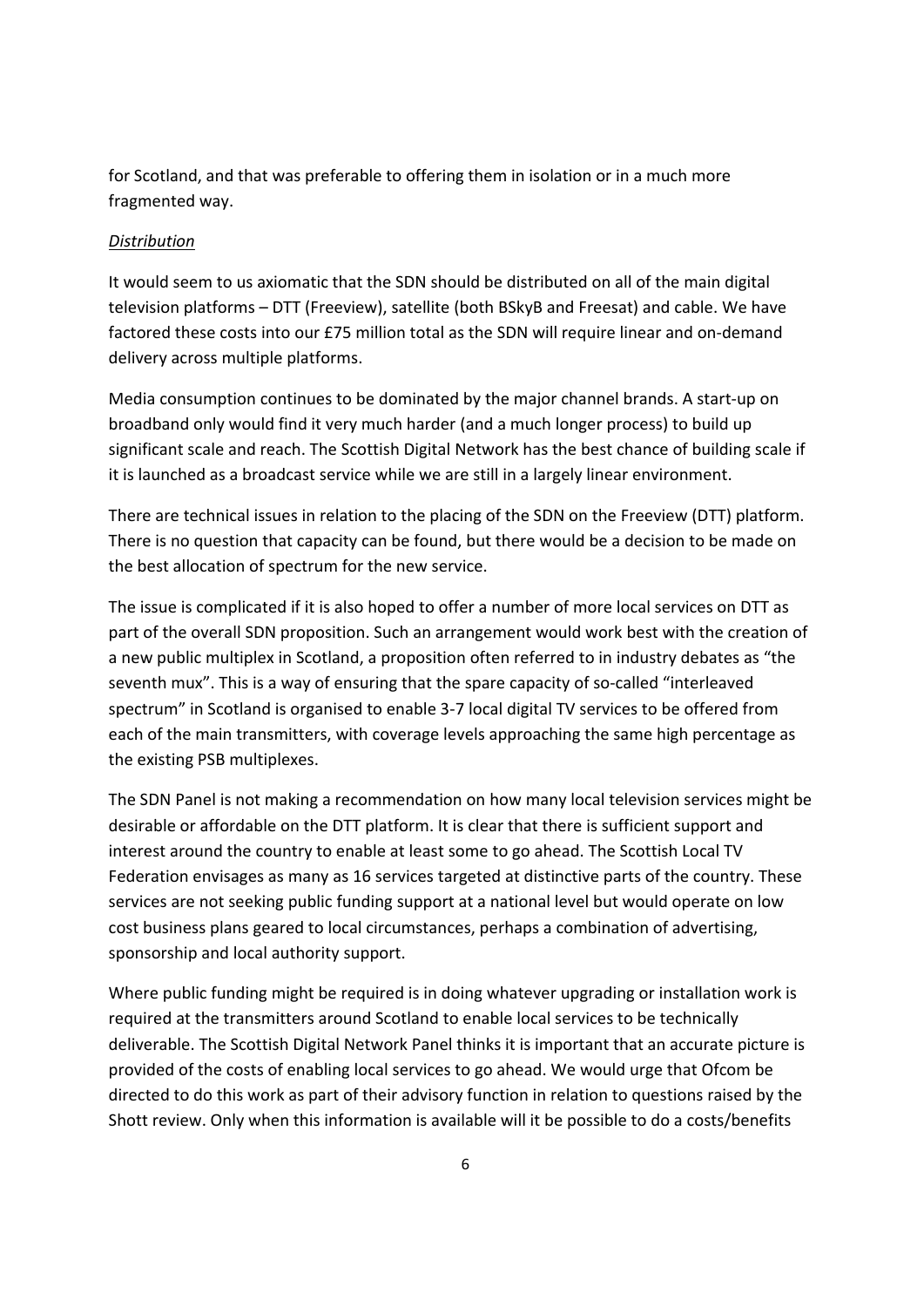analysis on DTT distribution of local services in Scotland and to determine the optimal number of such services.

# *Benefits and Impact*

The SDN would act as a huge boost to the audiovisual content industries in Scotland, perhaps creating thousands of important new jobs and certainly adding many millions of pounds to the annual value of the sector. A report from Scottish Enterprise in 2009 said that the SDN, combined with envisaged increases in network television production from Scotland, could result in a near-doubling of direct employment in the industry to nearly 5,700 and additional income of more than £200 million. While such predictions should always be treated with a degree of caution, there would undoubtedly be a very significant economic impact.

We were told repeatedly in the course of our work that the SDN should be seen as part of a wider vision for digital connectivity in Scotland, potentially as the creative and technical hub from which much of genuine value will develop.

The network would encourage take-up of high-speed broadband as it becomes increasingly available throughout Scotland in line with the policies of governments in both London and Edinburgh. New and attractive forms of Scottish content could drive take-up just as the Scottish Government is seeking to lead the UK in connectivity. We have an acute problem currently with both social exclusion and geographic exclusion and a range of attractive content and services linked to the SDN will help to get all of Scotland connected and participating in the benefits of the digital age. Scotland has the lowest level of broadband penetration in the UK, at 61%, and take-up in Glasgow and parts of the surrounding area is significantly lower at 53%.

The SDN would reinvigorate democracy both locally and nationally. It would connect to and reinforce policy initiatives and imperatives in health, education and social inclusion. It would help us develop into a well-informed society, culturally enriched and with shared civic values. It would also be a point of departure for a bigger and better vision for media and communications in Scotland.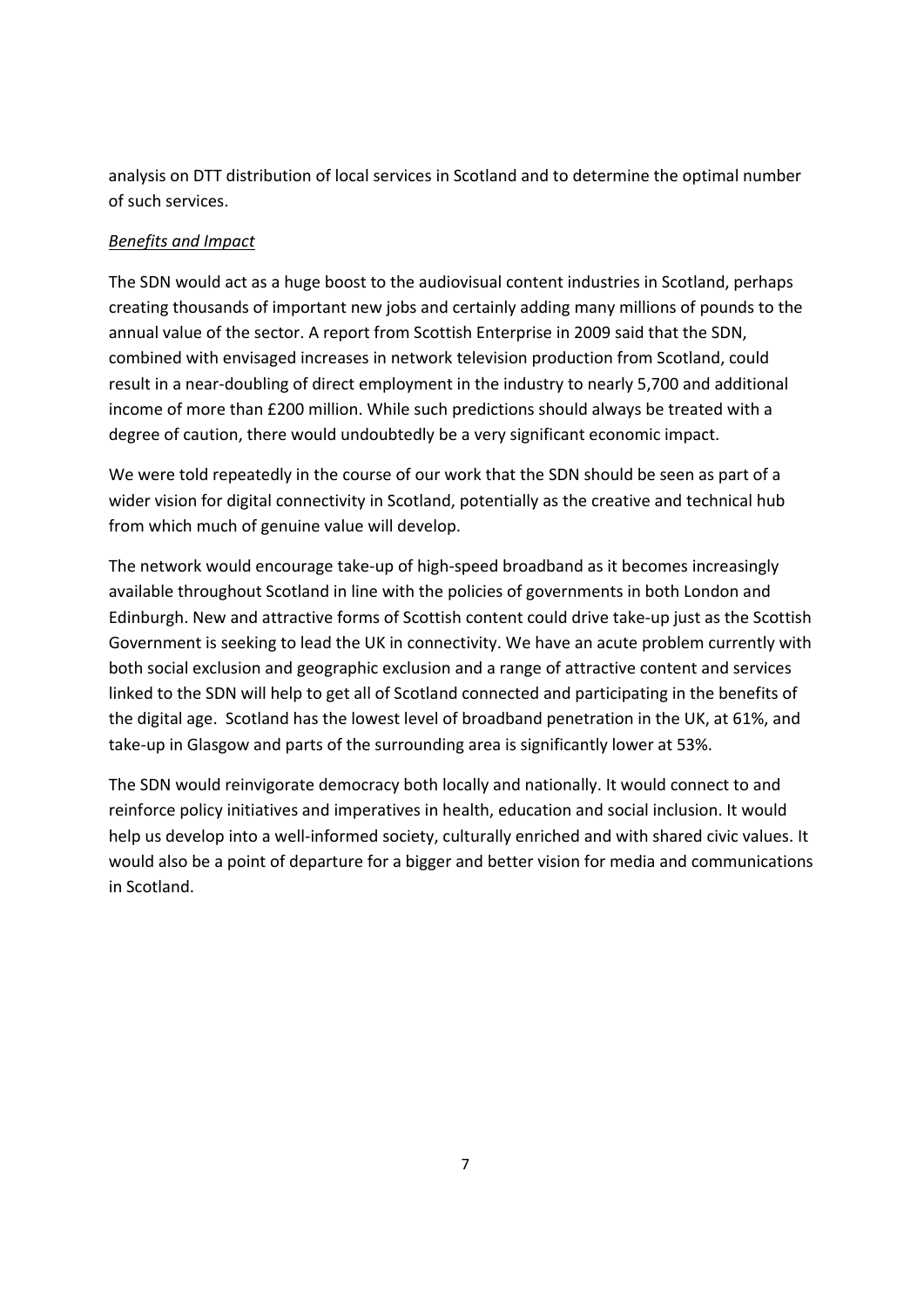### **INTRODUCTION**

On September 13th 2010 the appointment of the Scottish Digital Network Panel was announced by Fiona Hyslop, Minister for Culture and External Affairs. The Panel was given a very specific remit and was asked to submit its report by January 14 2011:

 "Taking as a starting point the conclusions of the Scottish Broadcasting Commission, to conduct an independent investigation into different options and models for establishing and funding a Scottish Digital Network which would be able to provide a sustainable source of competition to the BBC for public service broadcasting within Scotland. The Panel should produce recommendations on how such a network could be established and funded. In doing so, the Panel should take account of:

- The need for any new public service broadcasting network to be demonstrably independent of Government in its editorial policies and management;
- The economic, cultural and democratic importance of broadcasting to a modern, outwardlooking Scotland and its creative industries;
- Relevant findings on the viability of local television as they emerge from Nicholas Shott's review, which has been commissioned by the UK Government;
- The potential market impact on other Scottish media organisations of any proposed funding sources; and
- The impact of technological convergence on the way in which media content is consumed."

The Panel held its first meeting on October  $11<sup>th</sup>$  and agreed on a thorough but necessarily fastmoving schedule for gathering information and hearing views from various interested parties. Much of the detail on meetings held and submissions received can be found in the annexes to this report. We also held a public conference in November 2010 to discuss the economic, cultural and democratic benefits which would flow from a Scottish Digital Network, and to hear about the challenges and opportunities involved in creating more local services around Scotland.

We are grateful to all of those who gave us their time and their ideas. We present this report and recommendations as the unanimous and honest conclusions of a Panel keen to do justice to the remit with which it was entrusted. We also hope it is fully representative of the enthusiasm and goodwill we encountered in the course of our investigation.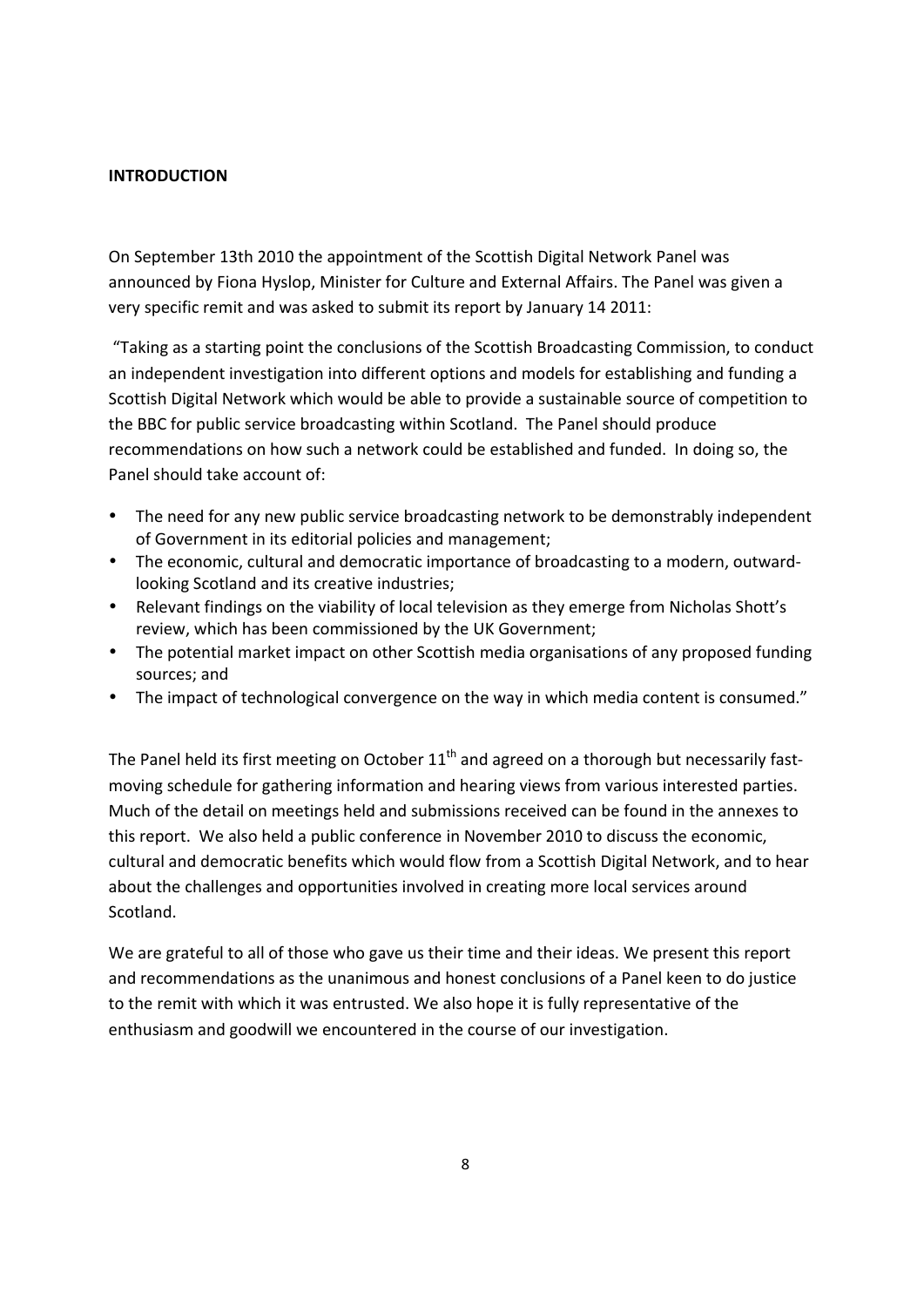#### **1. ACHIEVING THE SCOTTISH DIGITAL NETWORK**

In the two years since publication of *Platform for Success* (the final report of the Scottish Broadcasting Commission) a great deal has changed in the media landscape of the UK. Some of those developments arise from advances in technology and some are to do with industry responses to continuing market pressures, while others reflect a new set of policy priorities following the election in May of the coalition Government. The process of digital switchover will be completed in Scotland by the middle of this year.

What has not changed is the overwhelming case for the creation of the Scottish Digital Network. In fact, many of the arguments that helped to form the original recommendation to create a new public service broadcaster have strengthened in the intervening period. There is a significant shortfall in the range and volume of high-quality Scottish PSB content available from the existing broadcasters and little prospect of bridging that gap with the opt-out model that is a legacy of the analogue age.

For the BBC, Scottish programmes will always be marginal and something of an afterthought in the schedules of BBC1 and BBC2 in Scotland. The BBC responded to criticism from the Scottish Broadcasting Commission by increasing its network television production from Scotland. But the range and volume of programming made for Scottish audiences has not changed. For STV, it has proved impossible in the face of competitive pressures to sustain the pre-devolution levels of public service content. There is a widespread view that television services in Scotland have not kept pace with the scale of change represented by political devolution and its wider social and cultural effects.

But the perception that television has been in decline in Scotland is only part of the picture. Broadcasting is located within a wider media landscape, and a significant increase in the presence of the London-based press in the Scottish newspaper market further affects the nation's distinctive voice. Not only Scotland's national newspaper titles, but also its local press, are struggling to maintain quality and sometimes even to survive in the face of commercial pressures. Local commercial radio has lost much of its substance and distinctiveness of content. In addition, the consequences of future developments in the commercial television marketplace offer uncertain longer-term prospects for Scottish viewers.

There is clear demand from audiences in Scotland for more content that reflects our distinctive politics, culture and identity – not just in terms of history and heritage, but also the diversity and energy of Scotland in the  $21<sup>st</sup>$  century. There are also exciting opportunities, as high-speed broadband becomes universally available within five years, to redefine the public service broadcasting mission for the digital age.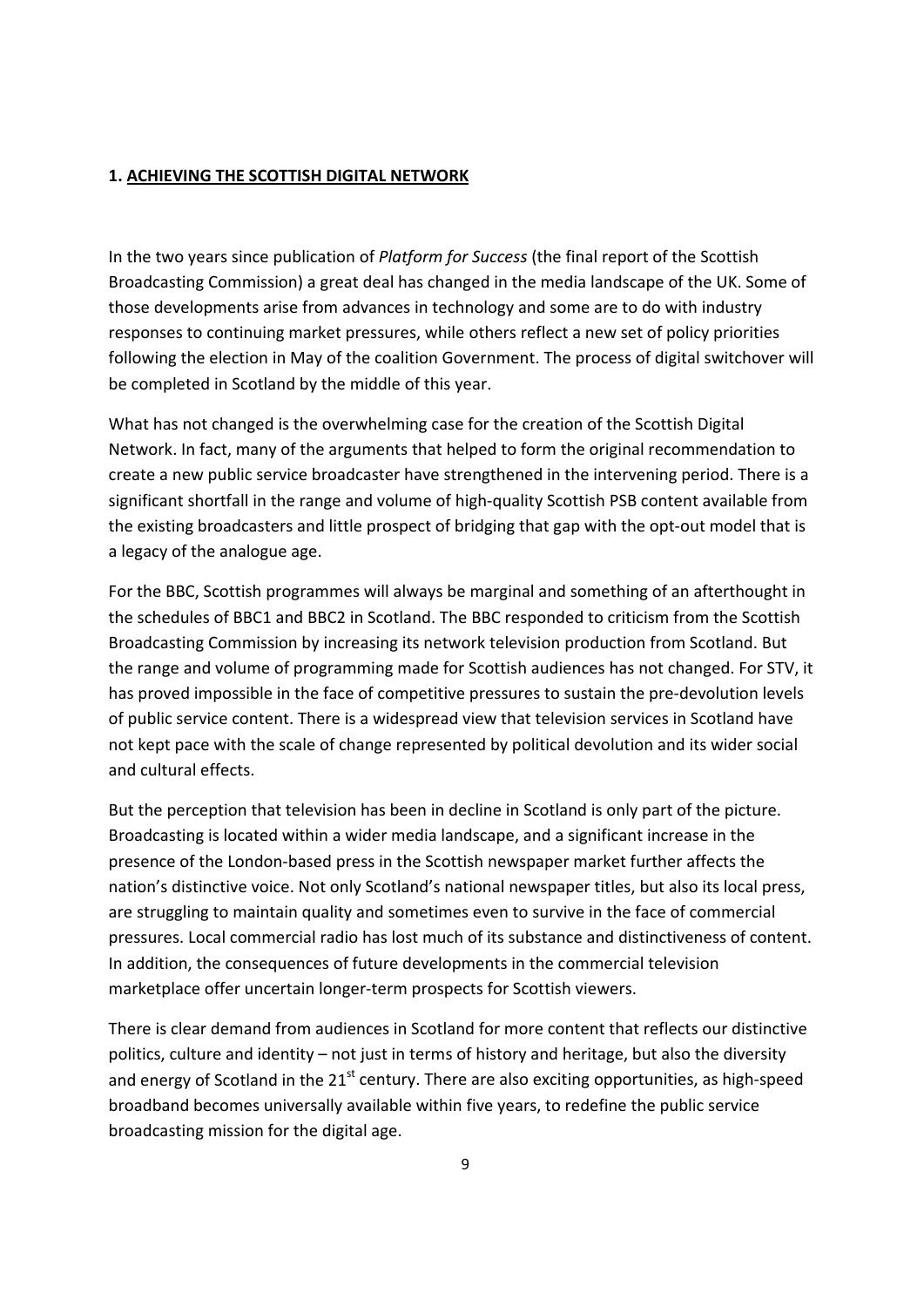The Scottish Digital Network as conceived and recommended by the Scottish Broadcasting Commission would consist of an integrated broadcast and broadband service combining a core linear television channel with an extensive and innovative network of content on all other digital platforms – drama, news, entertainment, arts and all the rest. It was regarded by the Commission as a necessary intervention to provide secure and sustainable PSB competition to the BBC in Scotland. The estimated annual cost of the new service was £75 million. In a separate exercise, the industry regulator Ofcom came up with a virtually identical number. The Commission defined broadcasting in its widest sense to mean the distribution of television-type content on any platform for any device.

Our own task as a Panel was not to restate or improve the case for the SDN, which was unanimously accepted and endorsed by the Scottish Parliament two years ago, but to investigate the different options for establishing and funding the new network. However, much of the evidence we received focused on the many benefits and impacts of making such a clear public interest intervention in Scottish broadcasting, and we reflect on these matters in more detail later in this report.

The key characteristic of the SDN, as our remit indicates, is that it should "provide a sustainable source of competition to the BBC for public service broadcasting within Scotland". It is immediately apparent that meeting that condition requires that the new body should have at least three essential elements:

- a very clear PSB role with guarantees on the nature and quality of the service
- secure and adequate funding that is not subject to dramatic variation
- a very high degree of visibility and availability to audiences that is, both scale and reach

Those requirements provide the framework for the rest of this document with, as indicated, the addition of a final section looking at the transformational benefits and impacts – the return on investment - of creating the new service.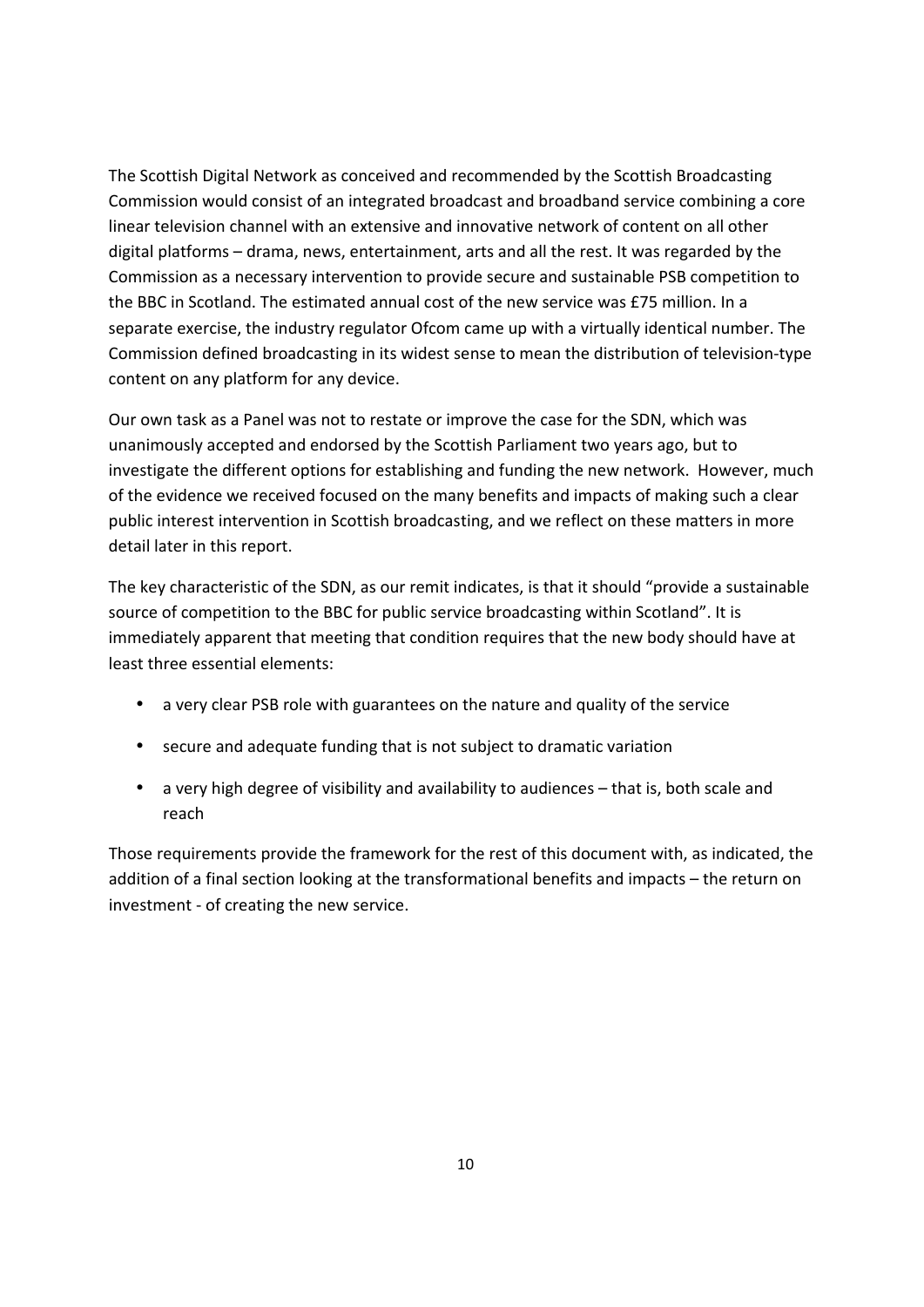# **2. A CLEAR REMIT FOR THE SDN**

The UK has evolved a number of different models for guaranteeing the delivery of public service broadcasting, but they tend to share certain core similarities. They are generally established and described in legislation, which sets out in some detail the nature of the programmes and services which must be provided and the source and degree of public support to be offered in return. BBC compliance with the terms and conditions of its Royal Charter and Agreement is monitored on the public's behalf by the BBC Trust. The commercial PSBs (ITV, Channel 4 and Five) are publicly accountable via the industry regulator Ofcom.

More generally, Ofcom has defined public service broadcasting as a set of four purposes and six characteristics to be observed.<sup>1</sup> The characteristics of PSB are to be high-quality, original, innovative, challenging, engaging and widely available. The purposes are:

- Informing our understanding of the world
- Stimulating knowledge and learning
- Reflecting UK cultural identity

1

• Representing diversity and alternative viewpoints.

More recently, Ofcom has been asked by the DCMS (Department for Culture, Media and Sport) to consider how PSB might be redefined or the existing regulatory framework adjusted to give increased emphasis to "localness". Ofcom has published some initial thoughts on how this concept might be given greater prominence, in line with the UK Government's wider policy goal of creating new local television services. This initiative does have some bearing on how we might establish and define the Scottish Digital Network and we refer to it in more detail below.

The vision for Scottish broadcasting embodied in the Scottish Digital Network would indeed reflect the purposes and characteristics of the UK definition. But clearly any proposed remit for the new service would have to go much further in relation to content that is of particular interest and value to audiences in Scotland. From evidence received by this Panel and previously by the Scottish Broadcasting Commission, it is clear that some or all of the following criteria would be appropriate:

 $^1$  Ofcom's Second Public Service Broadcasting Review – Phase One: The Digital Opportunity, p.18, Ofcom, 2008 – http://stakeholders.ofcom.org.uk/consultations/psb2\_1/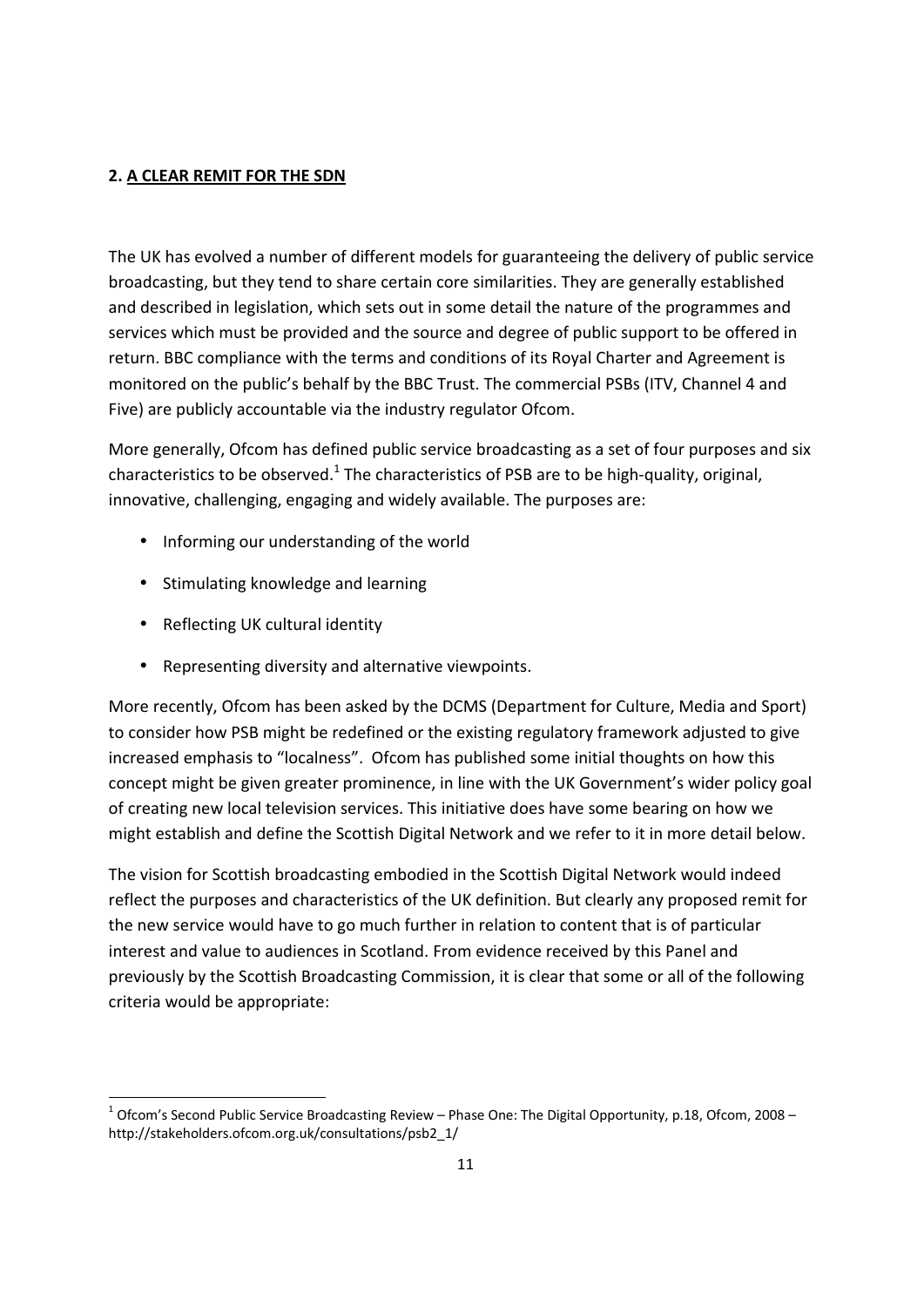- Robust journalism that holds government and other powerful institutions to account and is itself of the highest ethical and editorial standards.
- A particular emphasis on celebrating, reflecting and nurturing Scottish culture in its broadest sense, including our distinctive history and heritage and our modern diversity.
- A responsibility to use the broadcast and broadband platforms in pursuit of social inclusion in the digital age and a truly connected society in Scotland.
- An explicit commitment to the strategic development and retention of talent, to enable creative individuals and businesses to achieve their full potential and to increase substantially the size of the Scottish media workforce.
- Programmes and digital content which are outward-looking and connect Scotland to the wider world in the exploration of ideas and issues.
- A greater range, quality and originality in productions for Scottish audiences.
- Regular consumer research to ensure that the new service is providing relevance and value to audiences, including ethnic minorities.
- Bringing more international content to Scotland that is of particular interest to Scottish audiences, and distributing Scottish content more widely to international audiences.

These aspirations reflect the role of television as the dominant medium by which most people in Scotland continue to receive news and other information. It is also one of the most important mechanisms by which we celebrate and reflect our culture in its broadest sense.

# *Online all the time*

The linear service has to be seen as part of a much wider vision of digital content and connectivity for audiences in Scotland. This is an important part of preserving a sense of community and continuity as we move towards a more fragmented world. Part of the remit of the SDN should be to persuade more people to explore online content including its own rich online resources.

In building these tracks towards future consumption patterns of media, it is not possible to predict exactly what kinds of services and interactivity people will want in years to come. What is important is that we put in place a technical infrastructure that allows experimentation to be promoted and enabled. Allowing this creative ecology to run on the back of the SDN service may just seed that world-class spark from our production, education or technical sectors.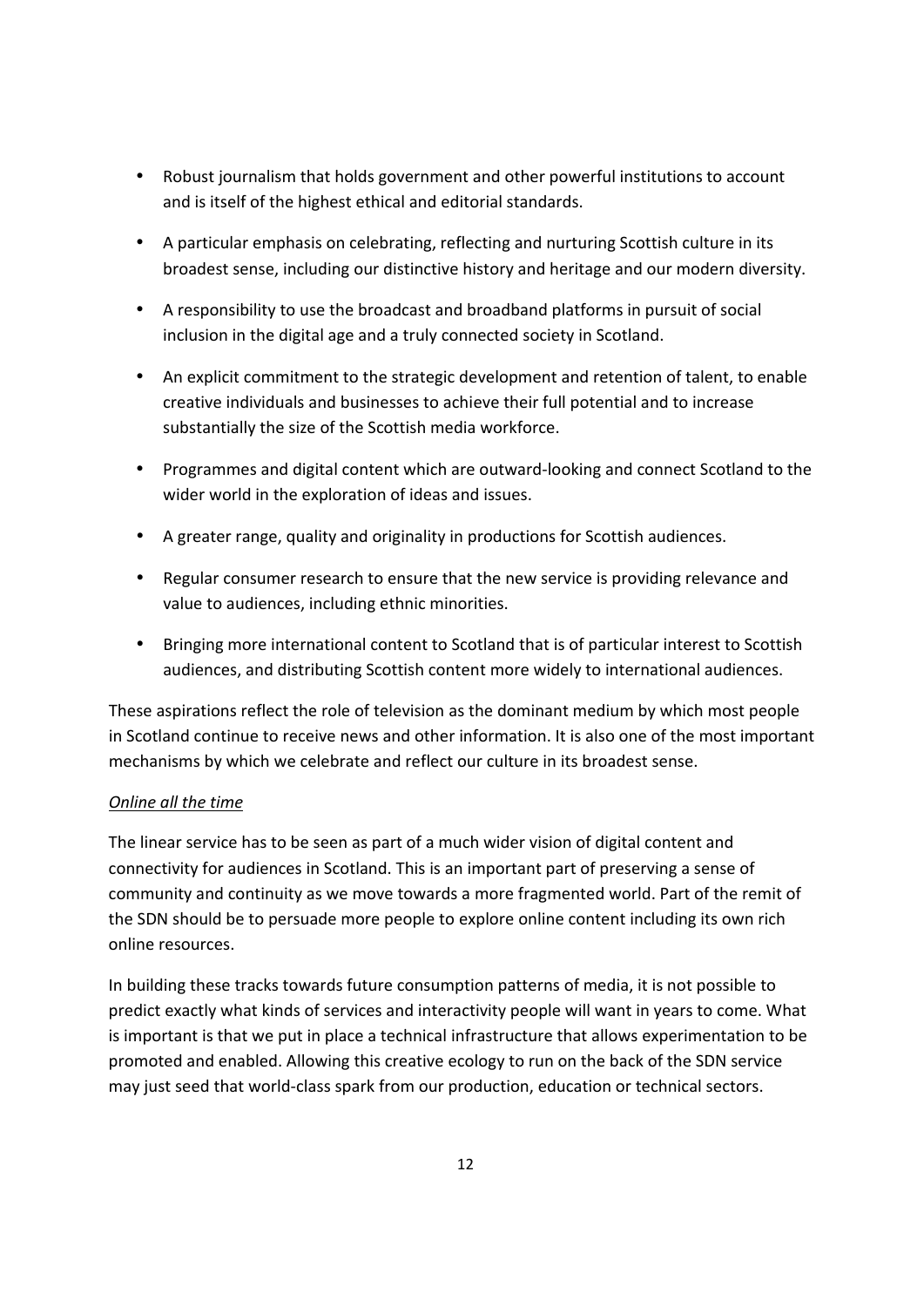One attractive option advocated by the SBC was to make much of the television content and any associated material available online for people not only to view but also to re-edit and remix. The new platform could very easily become a space where the creative young talent of Scotland can experiment and innovate, potentially with thousands of hours of usable material. If the network was established as an "open source" platform with accessible source code and software, there would be the potential for users to learn new skills and develop new and experimental applications.

On broadband, the SDN would offer a wider variety of related additional material with more depth and context than can be provided in the linear schedule. It would also provide links to other sites offering content that enriches our understanding and encourages debate and discussion. Moving beyond television catch-up, it would be a destination for social gaming, news and educationally-focused creativity. The greater depth and context than is available in the linear service would include more localised content. The SDN could also be a springboard for traffic to other local media portals by acting as a trusted conduit to destinations that may not have the brand power or impact to promote a story or service by themselves.

The Panel thinks this would include but not be limited to: partnerships with schools, further education institutions and universities; lifelong learning projects; encouragement of consumerled internet engagement to partner the rollout of fast broadband; material reflecting the special needs of rural and remote communities; delivery of health and education materials; online support for Gaelic and for ethnic minority languages.

Having a comprehensive online infrastructure will allow engagement with trends, devices and services as and when they become relevant. It also allows for the international promotion of producers and content featured on the SDN.

The new multiplatform service would be available throughout all of the UK, although the content will be aimed primarily at audiences in Scotland.

#### *Governance*

Our remit encourages the Panel to make recommendations which are consistent with "the need for any new public service broadcasting network to be demonstrably independent of government in its editorial policies and management". This fundamental requirement will have to be built in to any arrangements for establishing the SDN, in line with the principles reflected elsewhere in UK public service broadcasting.

What is essential is that the new network is instructed and enabled in its constitution to operate in an independent and impartial fashion. The SDN would be regulated and licensed by the industry regulator Ofcom and should report annually on its performance to the relevant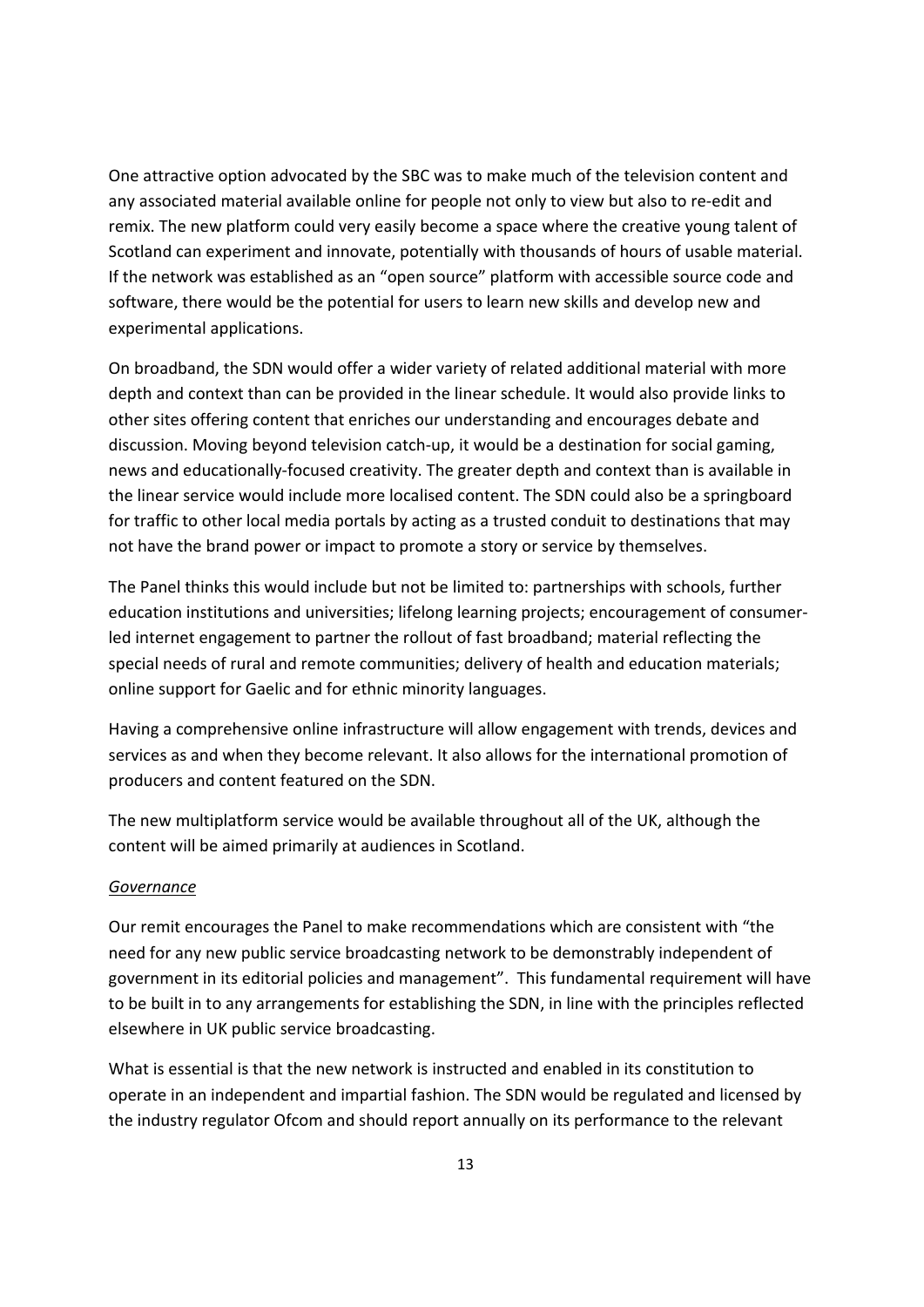committee of the Scottish Parliament. Part of this governance framework is having an open and transparent appointments process for the Chair and Members of the independent board of trustees which would be established to monitor and question the performance of management and ensure that the remit of the new service is being properly delivered.

In Scotland, the process and outcome of such public appointments is usually overseen by the independent regulator OCPAS (Office of the Commissioner for Public Appointments in Scotland) and this framework should apply in respect of the SDN board.

The Panel is minded to suggest one further part of the appointments process for the Chair and possibly for other board members – that such appointments should be subject to confirmation by the appropriate committee of the Scottish Parliament. This would serve at least two useful functions: it would act as a further safeguard to prevent any risk of politically-motivated appointments, and it would reinforce symbolically the role of parliament as the primary guardian of the public interest in these matters – thereby also offering a distinctive Scottish form of political oversight.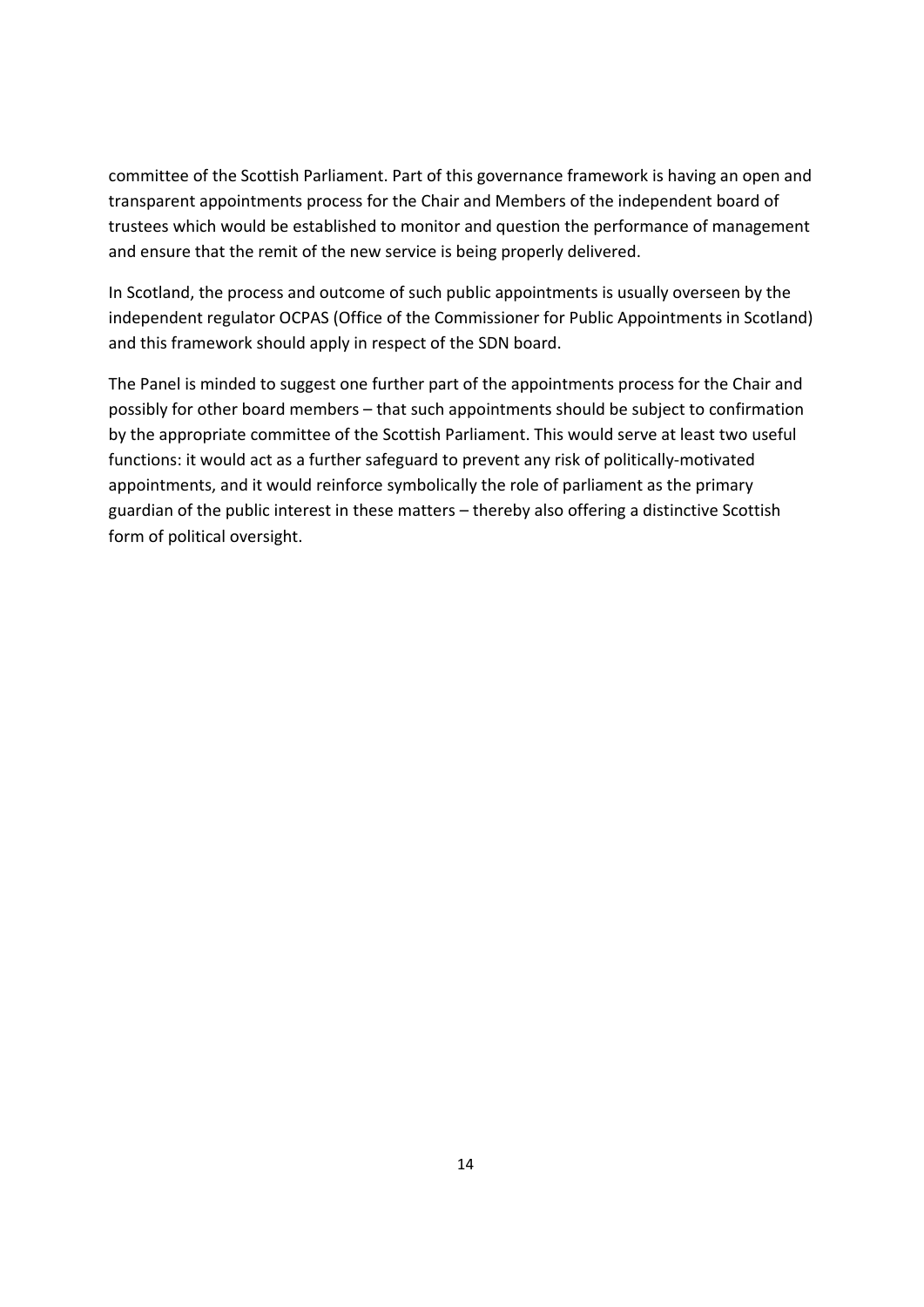#### **3**. **FUNDING THE SCOTTISH DIGITAL NETWORK**

Much of the thinking of the Panel in relation to funding models stems from our view of the nature and content of the service to be provided. It seemed right – indeed it seemed to us to be the only logical approach – to define clearly the purpose and remit of the new service before addressing the respective merits of different financial options.

The Scottish Digital Network would be quintessentially public service in nature. It would attempt to serve all audiences in Scotland, including those which are largely marginalised by the existing broadcasting arrangements. In industry jargon, its success would be judged in terms of weekly *reach* – the percentage of the population accessing the service on a regular basis – rather than weekly *share* – the average size of the audience in relation to other broadcast services. Share of audience tends to be the crucial measurement for commercial broadcasting services trying to maximise ratings in order to optimise advertising revenues, whereas audience reach is the preferred yardstick for public service broadcasters trying to ensure that they provide something for everyone at some point in their schedules.

The Scottish Digital Network by virtue of its remit would not be attempting to maximise audience numbers at the expense of providing public service content. This immediately tends to point away from advertising as the best means of funding the network. Otherwise the new service ends up in perpetual conflict between remit and revenue.

It is clear from recent developments that the television licence fee is now regarded across the political spectrum as the best source of funding for public service broadcasting in general and not just the BBC. While it will always be the case that the vast majority of licence fee income will be directed towards the BBC, the recent licence fee settlement as part of the comprehensive spending review has allocated very significant funds from that source to the Welsh-language broadcaster S4C (£76 million annually from 2013/14). There is also a one-off contribution (£25 million) and an ongoing commitment (£5million per annum) to the costs of the proposed new local television services around the UK.

It is unfortunate that the issues around the distribution of licence fee income were determined in haste in private meetings and not as part of the public consultation process that had been promised for 2011. This prevented the opportunity for public scrutiny and for a more considered view to be taken of the best use of licence fee income. This is particularly disappointing from a Scottish perspective, since a mere 2% of the licence fee had always been identified as a possible source of funding for the SDN.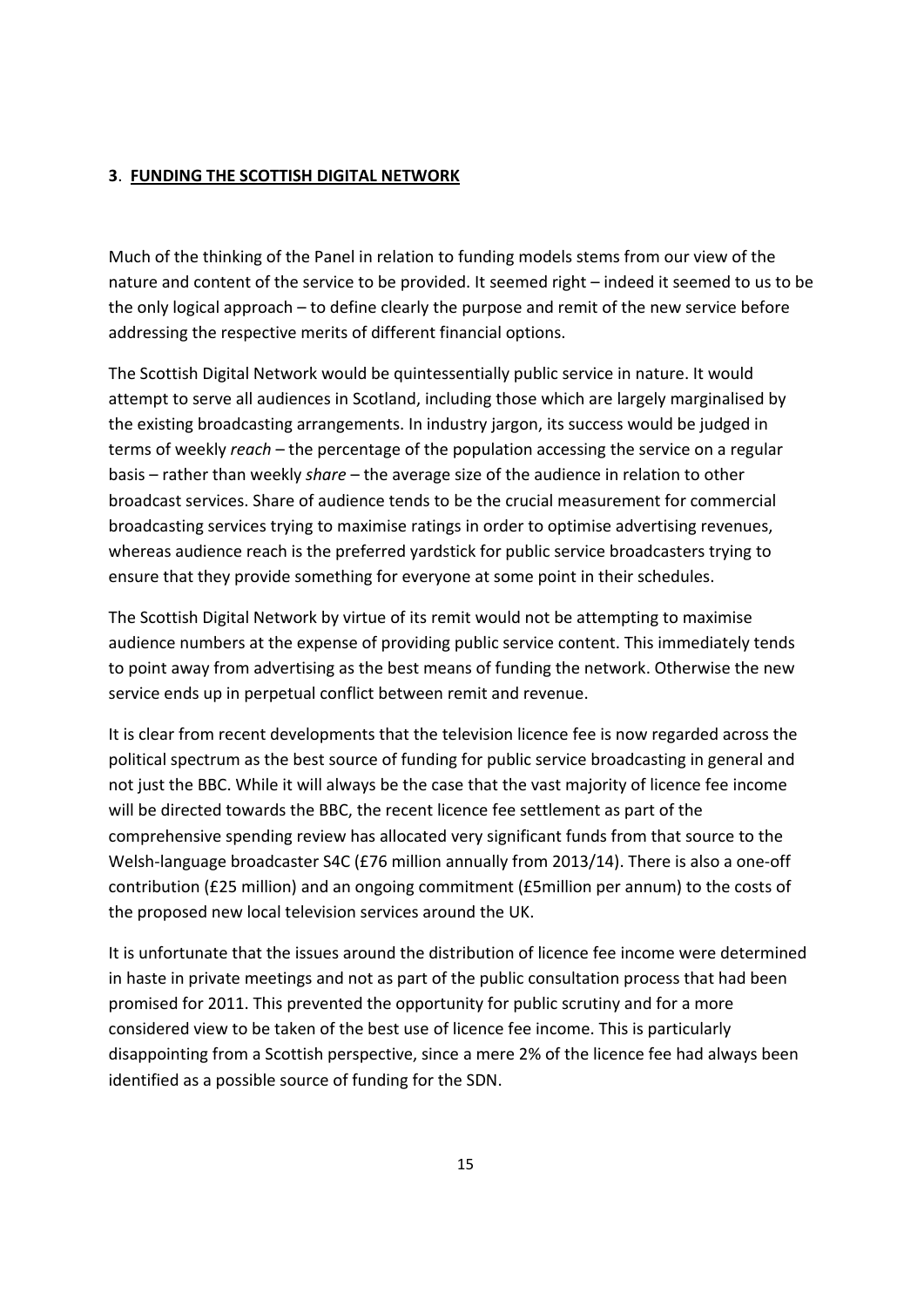**An allocation from the television licence fee remains the most appropriate source for funding the Scottish Digital Network and that is the recommendation the Panel is making. We feel it would be wrong to make significant claims on other forms of general public funding at a time when all services are suffering reductions for the foreseeable future.** 

The question of whether or not the television licence fee is immediately available to fund the Scottish Digital Network seems to us to be one that is answerable only in the political domain. We note that the privately concluded deal with the BBC assumes no further call on the licence fee until 2017. If there is a strong public interest need to revisit the terms of that arrangement, as we think there is in respect of the SDN, then we hope that would happen. The Panel feels strongly that it should not be required to look elsewhere for funding simply because an agreement has been reached which took no account of the debate and the demand in Scotland.

If it should prove to be the case that some redistribution of income from the licence fee remains unavailable for Scottish PSB purposes until 2017, then there will be a need to provide bridge funding until that point. The most logical and natural source for that funding would be a ring-fenced allocation from the proceeds of the auction of cleared spectrum after digital switchover in 2012. An auction of broadly equivalent spectrum in Germany last year raised close to £4 billion so we might expect a sum of between £3-4 billion in the UK. A populationbased share of that windfall to the Treasury (say £300 million) would be sufficient to fund the Scottish Digital Network until the licence fee deal concludes in 2017 and that source properly becomes the longer-term funding instrument.

In the course of our deliberations, we have looked at the viability of other funding models: in particular, we examined the prospects for creating and supporting the SDN from commercial revenues, or from a combination of public funding and advertising. We held a series of meetings and discussions with existing commercial media operators, advertising agencies and industry observers. We have also looked at various industry and market forecasts of the likely size and shape of the advertising market in the UK in the next few years. From these discussions and observations, a number of key findings have emerged.

- 1. No one has suggested to us that the SDN could be fully funded from commercial revenues.
- 2. Any advertising revenue attracted by the proposed new service if commercially funded would most likely be at the expense of other Scottish media rather than representing additional revenues in the market.
- 3. Advertising would be an unstable and unreliable funding source for a new service which is committed to a firm PSB ethos rather than actively trying to maximise its audiences in a highly competitive commercial market.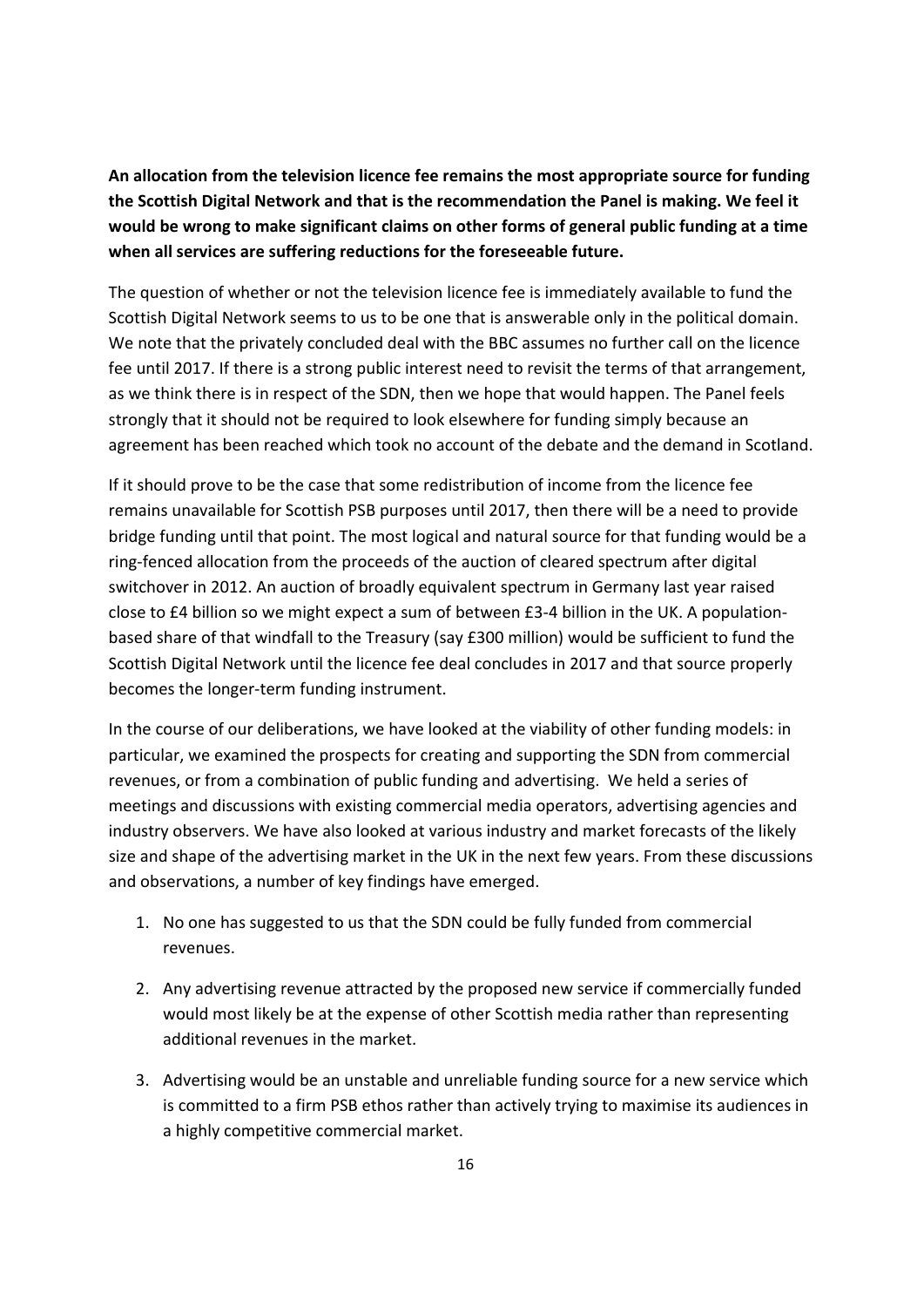4. Every regional PSB in Europe receives some form of public support or subsidy. None is wholly funded from commercial revenues.

We will return later in this document to the Shott report on the viability of commercial local television in the UK, but it is worth recording here the conclusions reached by Nicholas Shott and his Steering Group on likely commercial revenues.<sup>2</sup> They suggest the proposed new local services could expect combined annual advertising revenues nationally of about £20 million. That is the total sum predicted for a service with a potential audience reach around the UK of about 11 million viewers. If one accepts the Shott assumptions, even in broad terms, it is hard to be more optimistic about the commercial prospects for a new service aimed at Scotland alone, with less than half that population.

The funding model that is most stridently resisted by existing Scottish media is one that would blend a combination of financial support from the public purse with the pursuit of advertising revenue. This dual funding model – the hybrid model as it is sometimes called – is very common around Europe as a means of sustaining public service broadcasting. Usually, the majority of income for such broadcasters is publicly sourced, with a smaller dependency on advertising revenue which is secured in competition with purely commercial broadcasters.

It is noteworthy that in Ireland the national public service broadcaster (RTE) operates on this dual income stream, but unusually the majority of its funding (55%) comes from commercial revenues with the balance (45%) derived from the Irish television licence fee. This model has come under sustained challenge from the private media sector in Ireland, originally in respect of RTE's broadcasting services but increasingly now focused on the online activities of the national broadcaster. Irish newspapers in particular are claiming they face unfair competition from an online media competitor attracting significant advertising revenue while simultaneously being substantially underwritten by public funds.

# *Impact on other media in Scotland*

1

We have noted that our deliberations on the best funding model for the SDN were heavily influenced (as our remit stipulated) by consideration of the possible market impact on other Scottish media if the new service were to be created. Certainly it is important to avoid the unintended consequence of damaging existing players. But the public interest has to be paramount in this matter: in a period of profound and fast-moving change, there is a natural tendency to wish to protect the status quo, but it is just as important to be very clear about the public policy priorities which are involved.

<sup>&</sup>lt;sup>2</sup> Commercially Viable Local Television in the UK – A Review by Nicholas Shott, p. 4, 2010 – http://www.culture.gov.uk/publications/7655.aspx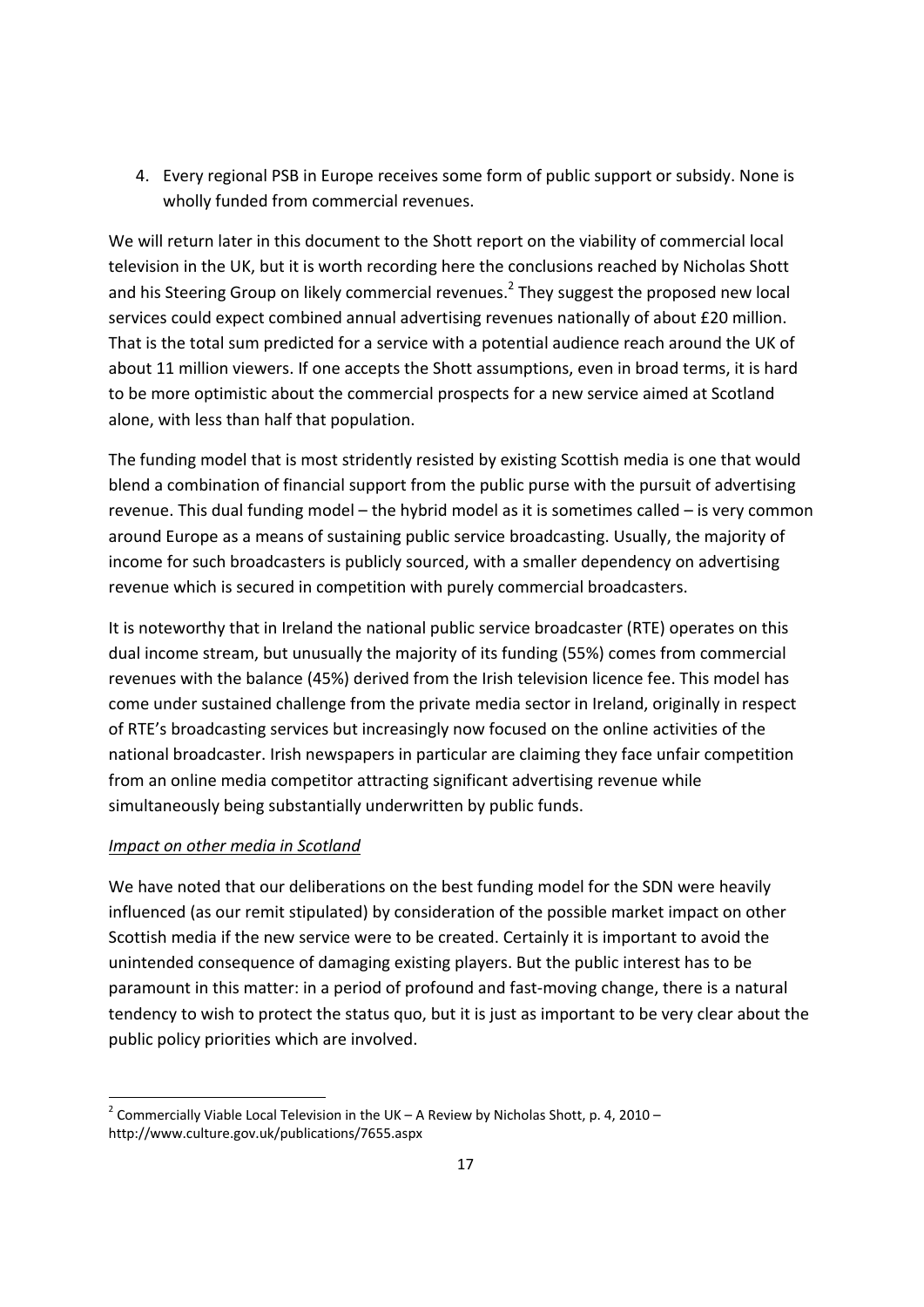An organisation that would seem to be affected by the launch of a new Scottish PSB is the commercial broadcaster STV. Although that company has recently reported a return of advertising revenues and therefore profitability, there is a larger question mark over its future relationship with ITV and potentially its access to ITV network programmes such as The X Factor and Coronation Street. ITV has signalled a corporate plan to keep control of its own content.

The process for renewal of the existing ITV licences (including those of STV) is expected to begin later this year, and there will have to be consideration given to what limited public service elements can be expected or required of either broadcaster in future.

STV told us in its submission:"We are very concerned at the suggestion that the Scottish Digital Network could seek to compete against existing commercial media for revenue....Such a new network will not grow the market therefore any commercial media monies it attracted would be at the expense of, and detrimental to, existing services."

Newspapers have looked particularly vulnerable to changes in the dynamics of media revenues in recent years, both the daily titles and the more local weekly press. The Scottish Newspaper Society told us that "those pressures are unrelenting and given structural changes arising from internet based competition there is a significant permanent loss in certain revenue streams."

The Scottish News Consortium (SNC) – combining DC Thomson, Johnston Press and the Herald & Times Group – put it even more bluntly: "There is not enough revenue in Scotland to fund existing media let alone a new entrant."

The SNC titles, while making clear that they do not accept the need for the Scottish Digital Network, are in no doubt about the best funding model if it should go ahead:

"A Scottish Digital Network (SDN) would need to be publicly funded. A part-commercial, part publicly-funded model is not an option due to potential conflicts of interest. There is no viable commercial model as market funding is not available for the proposed content."

As we have noted, there is an inevitable tension between achieving desirable public service outcomes in media and protecting the health of existing commercial services. In fact, the financial precariousness of much of commercial media in Scotland is such that we are convinced public funding through a fairer redistribution of the television licence fee income is the best way to deliver the Scottish Digital Network, rather than relying on commercial revenues.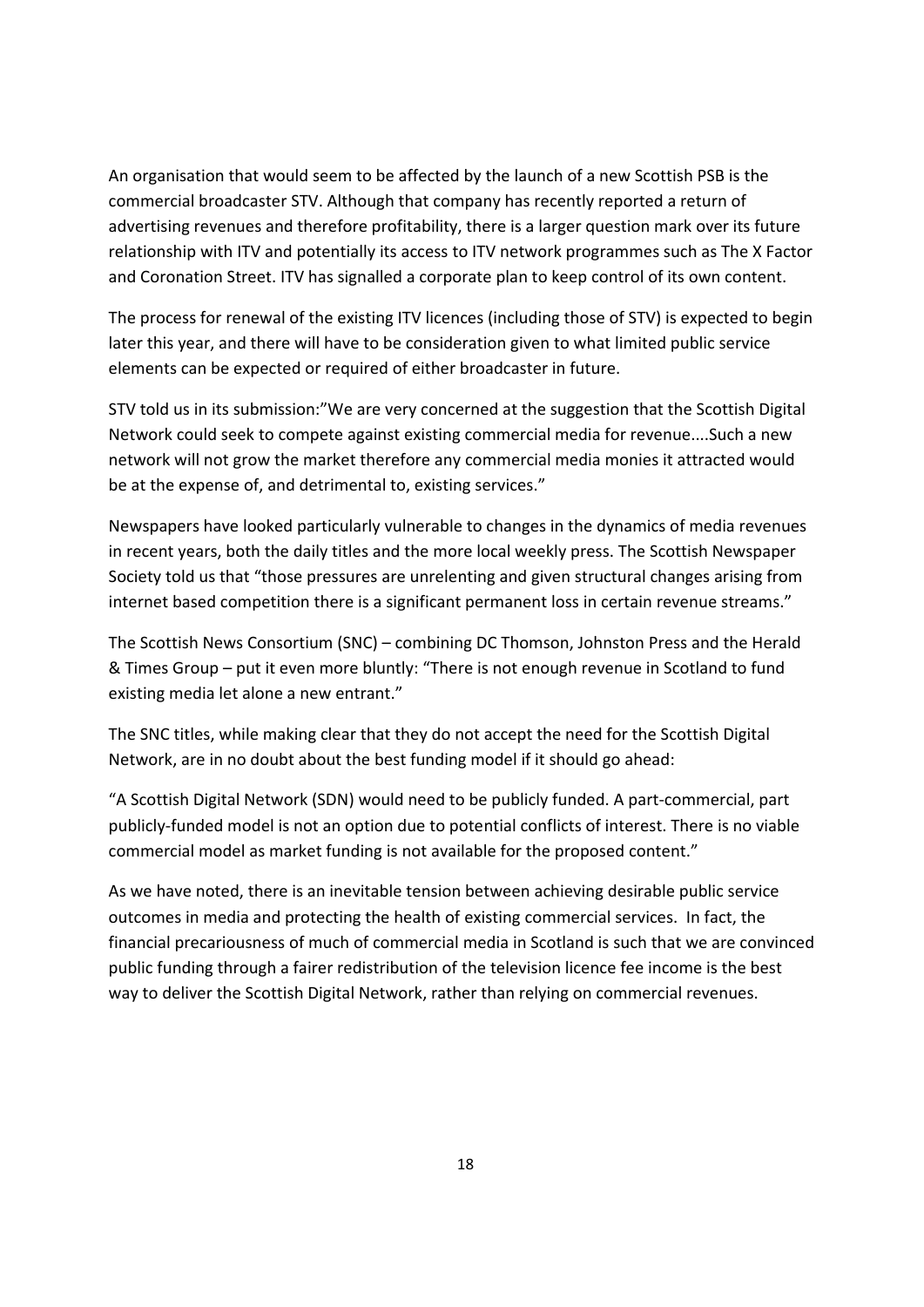#### *Costs*

1

The Scottish Broadcasting Commission estimated that the Scottish Digital Network in its most ambitious and wide-ranging form would require funding of about £75 million a year. It is worth doing a more detailed breakdown of that figure and what assumptions lie behind it. According to the most recent figures from Ofcom, the average cost per hour of television programmes currently made for Scottish audiences is £30,000.<sup>3</sup> On a simple arithmetical calculation, using this figure, a Scottish Digital Network seeking to provide 4 hours of original production per day would spend about £44 million annually on such programmes with additional costs in management and distribution.

But there are important distinctions behind these large numbers. The average cost per hour (cph) of news is £20,000, current affairs cph is £35,000, and other forms of content come in at an average of £48,000. A sample SDN peak-time schedule might encompass one hour of news, one hour of current affairs, and two hours of other forms of content (arts, drama, documentaries, entertainment etc.) Such a model would incur direct costs (using current spending as a rough benchmark) of closer to £55 million.

The Panel envisages a service that would wish to keep a central headquarters function to a minimum and would seek to ensure that as much as possible of any funding went into creative content and not into indirect costs and overheads. A reasonable figure for management and administration might be £5 million; distribution and marketing would probably account for a further £5 million; and a budget of £10 million for the online and interactive services would exceed the commitment (proportionally) of any other broadcaster, in keeping with the multimedia and multiplatform vision for the new service.

One reason for mentioning these costs in more detail is to enable consideration to be given to a service launching with a smaller operating budget than £75 million. With the possible inclusion of Gaelic programming and local services (options which we explore in the next section), it might be that the SDN itself is looking to fund only 3 hours of original production on a daily basis. Potentially, this might reduce the total costs from £75 million to something closer to £60 million. The Panel is not recommending a lower cost model, but felt it was right to point out that costs are scalable.

 $3$  Ofcom Communications Market Report: Scotland 2010, p.58, Ofcom, August 2010  $$ http://stakeholders.ofcom.org.uk/market-data-research/market-data/communications-marketreports/cmr10/scotland/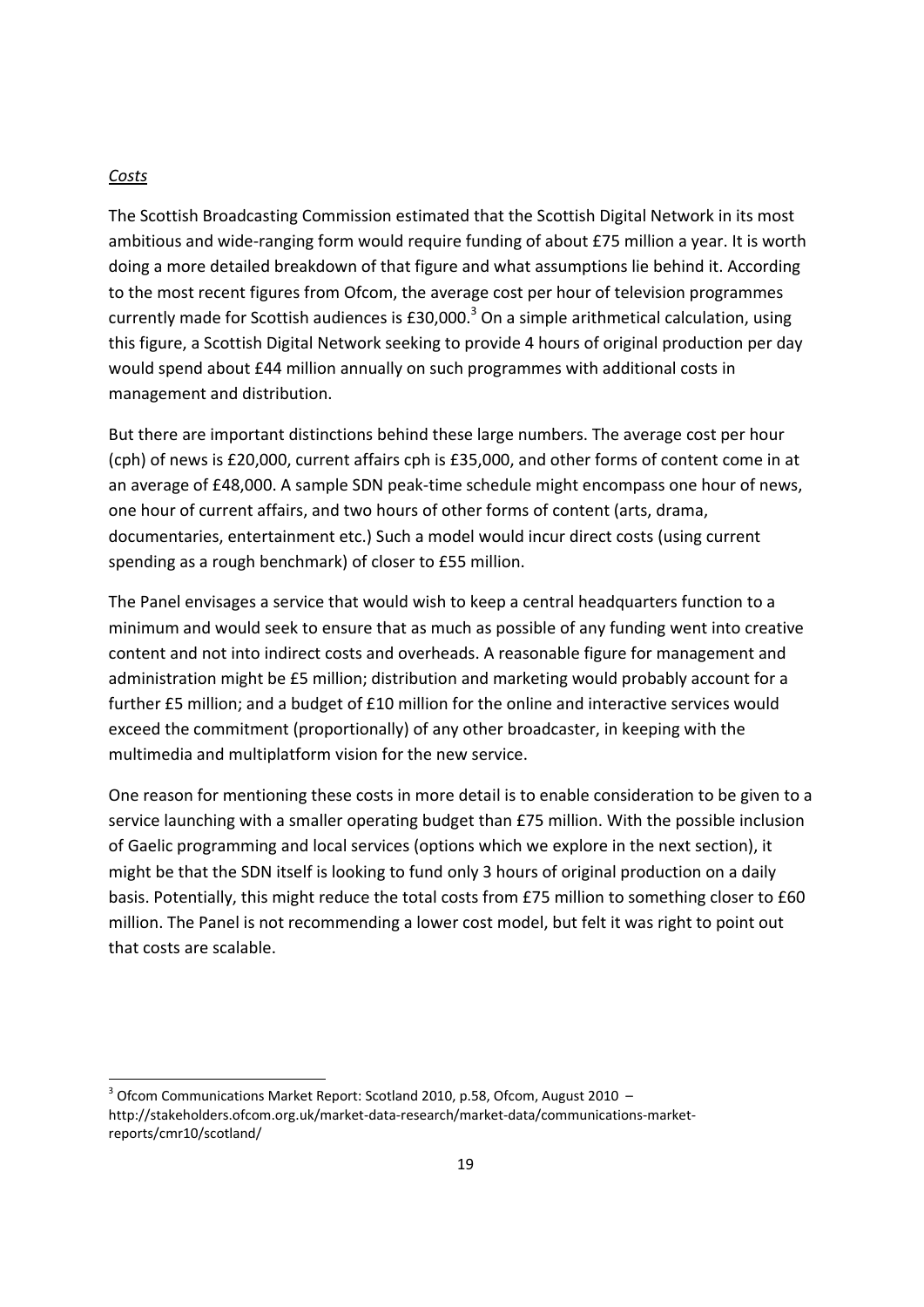However, it is also right to look around Europe at what happens with broadcasting in larger states which contain significant smaller nations and distinctive regions within their territories. In Germany, for example, the regional public service broadcaster for Hesse (population 6m) receives public funding for television of about £170m a year. In Spain, the PSB service for the region of Valencia (population 5m) is publicly funded in 2011 to the tune of around £150m a year. These figures are typical for regional broadcasting provision in both countries.

The extraordinary thing in Scotland is not to be looking for £75 million to fund a dedicated PSB. The extraordinary thing in 2011 is that Scotland does not have its own dedicated PSB and £75m is a realistic and modest sum in a European context.

Some respondents to the Panel (including Creative Scotland) suggested that a viable secondbest option to the SDN would be the provision of a new dedicated fund for creative content in Scotland – essentially, helping to stimulate the commissioning of more Scottish material for use in the schedules of existing broadcasters. Creative Scotland noted that "Even £25 million invested in production and cultural content could make a transformational difference."

While recognising the truth of that statement, we do not believe that creating a general content fund would be nearly as effective as creating a digital network with a distinctive brand and a clear identity. The SDN will offer the best branding and profile opportunity for the commissioning and distribution of multimedia and multiplatform content in addition to the linear service. There is also difficulty in seeing where such funded material could be placed within the existing broadcasting landscape. STV would seem to be the only possible outlet, but it will be increasingly difficult for a commercial broadcaster to place PSB material in a competitive evening schedule.

Faced with an explosion of choice, people will need a reliable and identifiable source to provide them with new Scottish programming. They will welcome a trusted curatorial brand for Scottish content. The SDN will represent quality of content, technology that is user-friendly and reliable, and navigation software that is easy to use. The concept of a general "Scottish Digital Content Fund", accessible on a competitive basis, would seem to meet some of our requirements. But it does not create a distinctive distribution brand with a clear identity.

In a world in which television may eventually be delivered mainly on broadband, and consumer choice will continue to multiply, the distinctiveness of Scottish broadcast provision and the economic value of the Scottish media industry will depend on a high profile showcase for Scottish public service programming. The advantages of the Scottish brand are well proven in the cultural world already, with distinctive national institutions for music, theatre and other fields in which Scotland excels. A Scottish digital network with a clear public service remit is a logical partner to existing creative and cultural enterprises.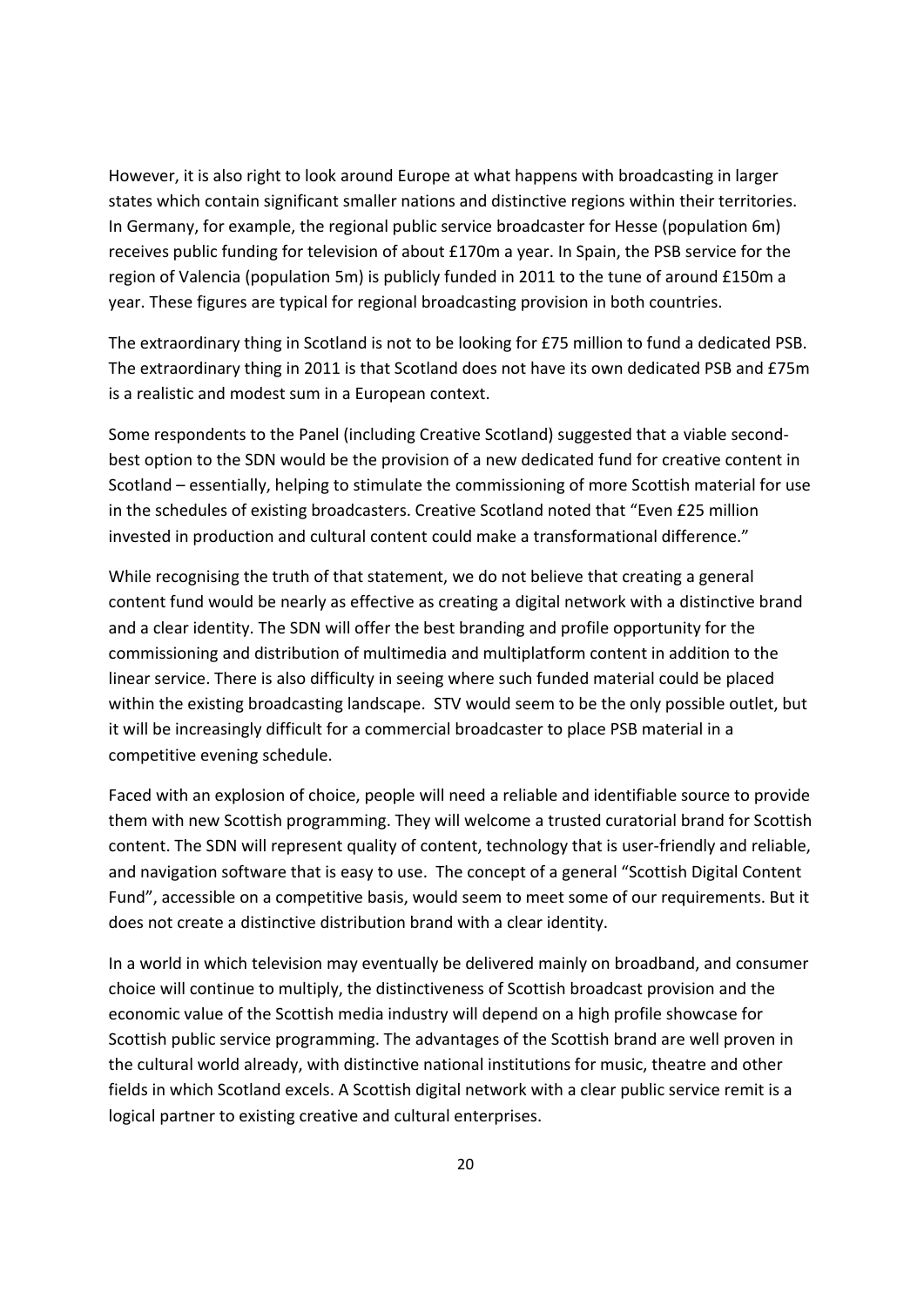The SDN will also be the provider of a new journalistic voice, an important consideration in underpinning informed democracy in a devolved Scotland where much of traditional media including our distinctive national press is in long-term decline.

Furthermore, the proposal of a structural change in the Scottish broadcasting landscape – a digital channel and accompanying network – offers a long-term strategic investment which funds, which come and go, never can. Scotland needs its own distinctive broadcasting space, with its own commissioning autonomy.

### *Gaelic language content*

With this vision for the new service and its funding, a number of other considerations arise. One is whether it would make sense in future for the publicly funded Gaelic language programmes to be part of a unitary Scottish Digital Network rather than forming the separate service of BBC Alba. The Panel has given serious consideration to the idea that the existing BBC Alba service – currently available on satellite and soon to be carried on Freeview - could be expanded and extended into the wider Scottish Digital Network. There are some obvious and immediate attractions:

- We would be building on a channel that already exists and is publicly funded £12.4 million from the Scottish Government in the current financial year
- We would be significantly enlarging the potential audience for the Gaelic programmes
- Gaelic would be acknowledged as part of the mainstream cultural and linguistic life of the nation, and presented as an integral part of a coherent whole rather than in digital isolation.

As against this, speakers and supporters of the language would have to be satisfied that Gaelic programmes would be given appropriate prominence in the Scottish Digital Network and that the advantages of wider exposure to Scottish audiences outweighed the loss of outright control that goes with a dedicated channel.

In statutory terms, it is the Gaelic funding body MG Alba that is empowered to make the best possible decisions on behalf of broadcast services in the language. BBC Alba was created in 2008 as a partnership with the BBC in what was regarded at the time as the best strategic and tactical decision to make on behalf of Gaelic-speaking audiences. If a new decision was made by MG Alba to pursue the SDN option outlined here, the service would clearly have to become editorially detached from the BBC and from the current service licence.

The SDN Panel recognises that there would need to be further work and consideration in this area to achieve an outcome that would be generally accepted and welcomed. However, we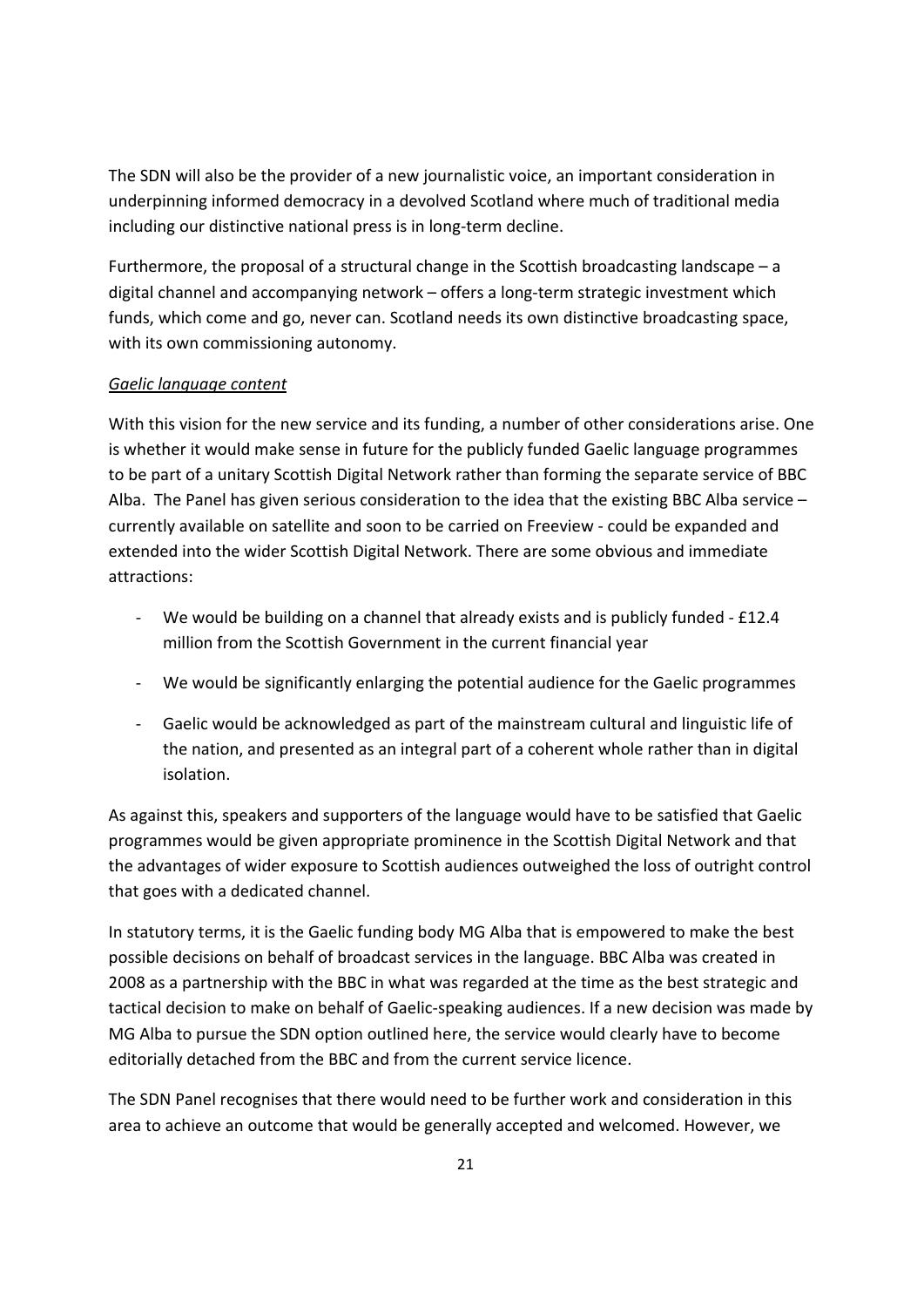believe that there is real merit in the idea. Indeed, it would have seemed somewhat negligent, in the context of discussing a new dedicated public broadcasting service for Scotland, not to open up a debate about the inclusion of publicly funded Gaelic programmes in such a service. There is also the value-for-money consideration of building on something that is already there rather than duplicating the costs of transmission and other support services. As part of the Scottish Digital Network, the Gaelic service might present a better case in terms of return on investment.

The question about Gaelic can be framed in a different way. If there is to be established a new dedicated public service broadcaster serving audiences throughout Scotland with a broader vision and a wider range of high-quality Scottish content than has ever been available before, why would Gaelic speakers and programme-makers not wish to be part of such a service?

### *Local services*

We were asked in our own remit to take account of "relevant findings on the viability of local television as they emerge from Nicholas Shott's review, which has been commissioned by the UK Government". There is of course no necessary connection between these two initiatives – the SDN and commercially-funded local television around the UK – but it has certainly been helpful to have engaged with the Shott review and to have studied its conclusions, published on December 14.

If there is to be encouragement and some measure of public support for more localised and commercially-based television services around the UK, should such services in Scotland be established as affiliates of the SDN?

We do not think it is necessary here to spend a long time summarising the Shott report, which can be readily accessed in its entirety. But it is helpful to touch on some of the main findings. Shott takes the view that local television can be commercially viable in the long term with a low cost model based on broadband distribution as and when IPTV (internet protocol television) becomes more widely available. He also envisages a transitional period during which delivery will have to be (primarily) on digital terrestrial television (DTT). The costs of DTT distribution are such that he thinks only about 10 or 12 services based on large conurbations will be viable, each producing a minimum of two hours of content per day.

From a Scottish perspective, this raises the interesting question of whether any of those proposed services would be in Scotland? Shott stresses that he is not being prescriptive in determining how such licences should be awarded, but that "determining these areas should be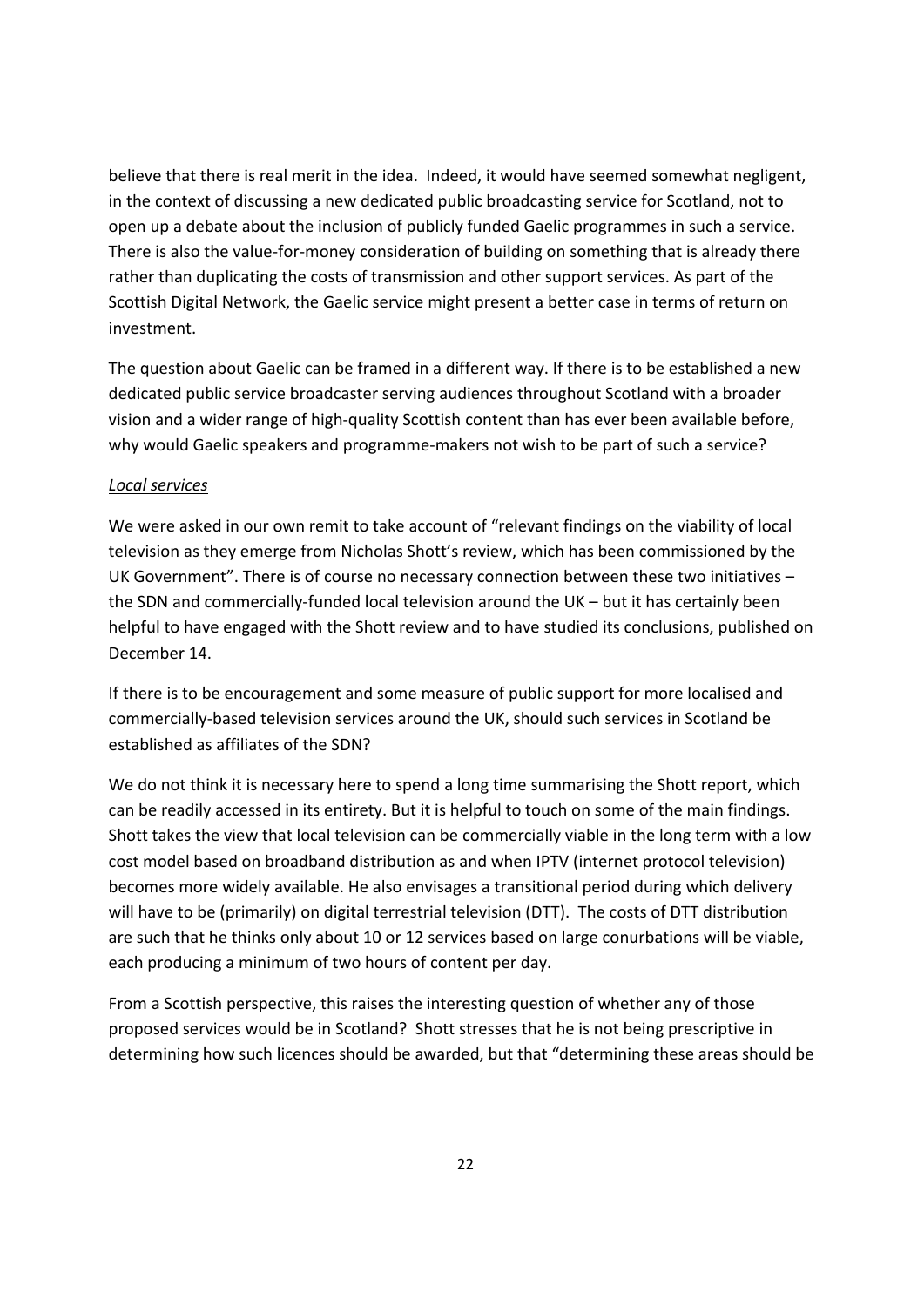based substantially on the quality and sustainability of business plans together with transmission considerations." <sup>4</sup>

He goes on to add: "The inhibitive nature of costs mean that it is likely that only the largest population conurbations or major cities have a chance of supporting local TV." <sup>5</sup>

We draw the conclusion from this that a Glasgow service might be the only Scottish DTT licence awarded, given the key criteria of total population coverage achieved and absence of technical constraints. However, it would be ironic indeed if the only public support to be offered to local television in Scotland was for a service in Glasgow – which is already and unarguably the bestserved and most media-rich location in Scotland.

This demonstrates the real difficulty of trying to reconcile public service motivation with commercial viability. In Scotland, a public service initiative for local television would not select Glasgow for early and preferential treatment. A commercial focus undoubtedly would. If only one initial licence in Scotland is to receive public support then a strong case could be made for the South of Scotland, which in recent years has lost its distinctive regional news service from Border Television.

It could also be argued that the Shott review conclusions, while undoubtedly well-intentioned, demonstrate the problem of the absence of any clear UK Government policy framework for broadcasting in Scotland.

It seemed to the Panel that the Scottish Digital Network would be the natural or logical service to which more local Scottish-based services could be connected to offer a more granular level of content to different parts of the country. We think it should be possible to overcome the fact that the preferred funding model for local television in the UK plans is commercially-based – advertising revenue and private sponsorship – while our view is that the SDN is best seen as a publicly-funded venture.

A broad public service vision for the SDN could see different parts of the day allocated to the core network programming, the local content and Gaelic language material – each with its own source of funding. With the unlimited online capacity of the network, each of these different content sources could be offered at all times on broadband, both on-demand or as a continuous stream, only coming together as a blended schedule in the linear broadcast service.

We should say quite clearly that it is not *necessary* in making the case for the SDN to link either Gaelic programmes or local services to the wider national proposal, but we can see some

1

 $4+5$  Commercially Viable Local Television in the UK – A Review by Nicholas Shott, p. 3 and p. 26, 2010 – http://www.culture.gov.uk/publications/7655.aspx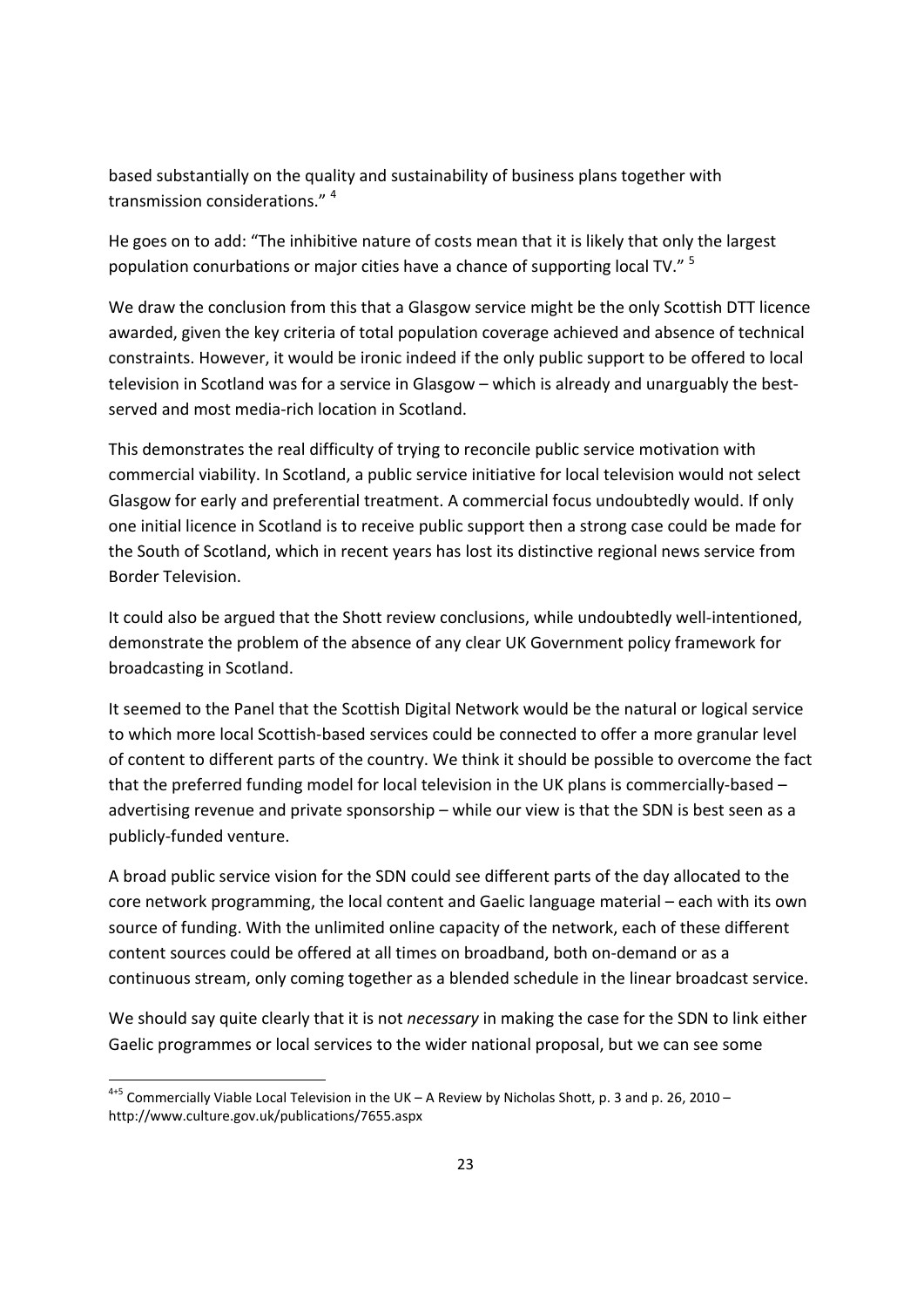advantages in these connections and put them forward for consideration. It seemed to the Panel that these elements combined to offer a much stronger "national" service for Scotland, and that was preferable to offering them in isolation or in a much more fragmented way.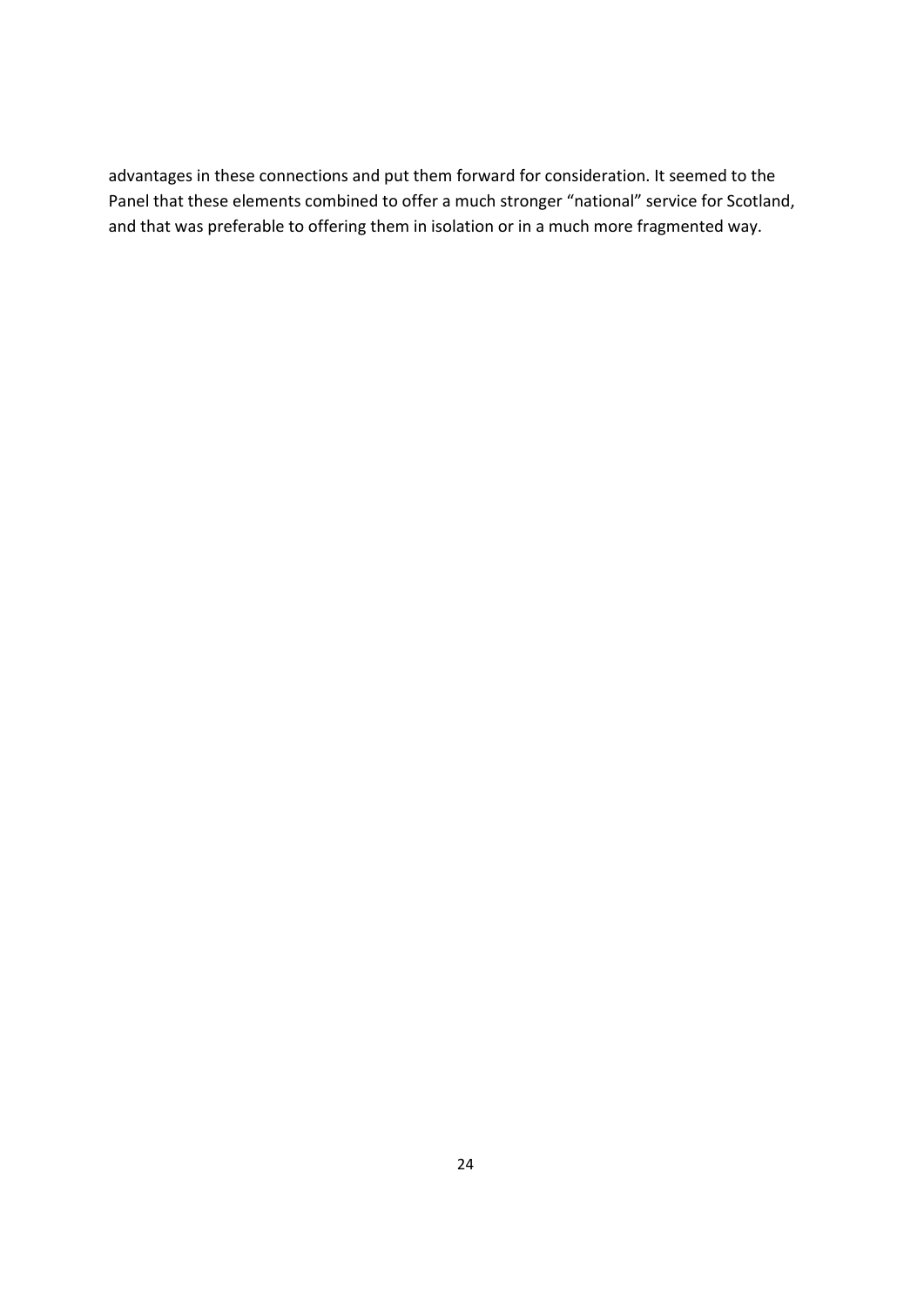#### **4. DISTRIBUTION AND ACCESS ISSUES**

All public service broadcasters seek to be available on all possible distribution platforms, reflecting their responsibility to provide the easiest and widest access for the people who fund their services. It would seem to us axiomatic that the SDN should be distributed on the main digital television platforms – DTT (Freeview), satellite (both BSkyB and Freesat) and cable. We have factored these costs into our £75 million total as the SDN will require linear and ondemand delivery across multiple platforms.

The SDN has always been envisaged as having a very substantial and innovative online dimension, with the unlimited capacity afforded by broadband offering the opportunity to supplement the linear broadcasting service with a wealth of additional material. This would range from simple catch-up or on-demand opportunities to view material previously transmitted on the main channel, through to a wide range of interactive services providing information, participation and innovation.

The consumption of television-type content via broadband is likely to increase exponentially over the next five to ten years as a number of IPTV (internet protocol television) services are launched. Television receiver manufacturers are producing new sets with built-in internet connections and there are also new set-top boxes with similar functionality. In the UK, one of the main initiatives in this area will be the arrival of the YouView service, scheduled for launch later in 2011. YouView brings together a number of partners from broadcasting and telecommunications, including the BBC and BT, to create a new platform offering internetdelivered video content directly into the main television set in the home alongside the live feeds of digital broadcasting.

YouView is only one of a number of similar ventures – others include Google TV and Apple TV – which will lead to mainstream adoption of IPTV services. There are many within the industry who predict – although this point is disputed – that over time IPTV might become the dominant if not the universal system for distribution and consumption of television, with other platforms to be regarded only as intermediate technology. It is not possible to be certain on this point. While mainstream adoption of IPTV looks certain, there remain advantages in other forms of distribution and these are likely to be with us for as far into the future as it makes sense to predict. But there is no doubt that more and more online content will be watched on the television in the living room.

YouView is expected to be in 20% of homes by 2014 and could become over time the primary UK vehicle for consumption of video material. TV content will drive digital connectivity, and get broadband into homes which might never otherwise connect to the internet. We believe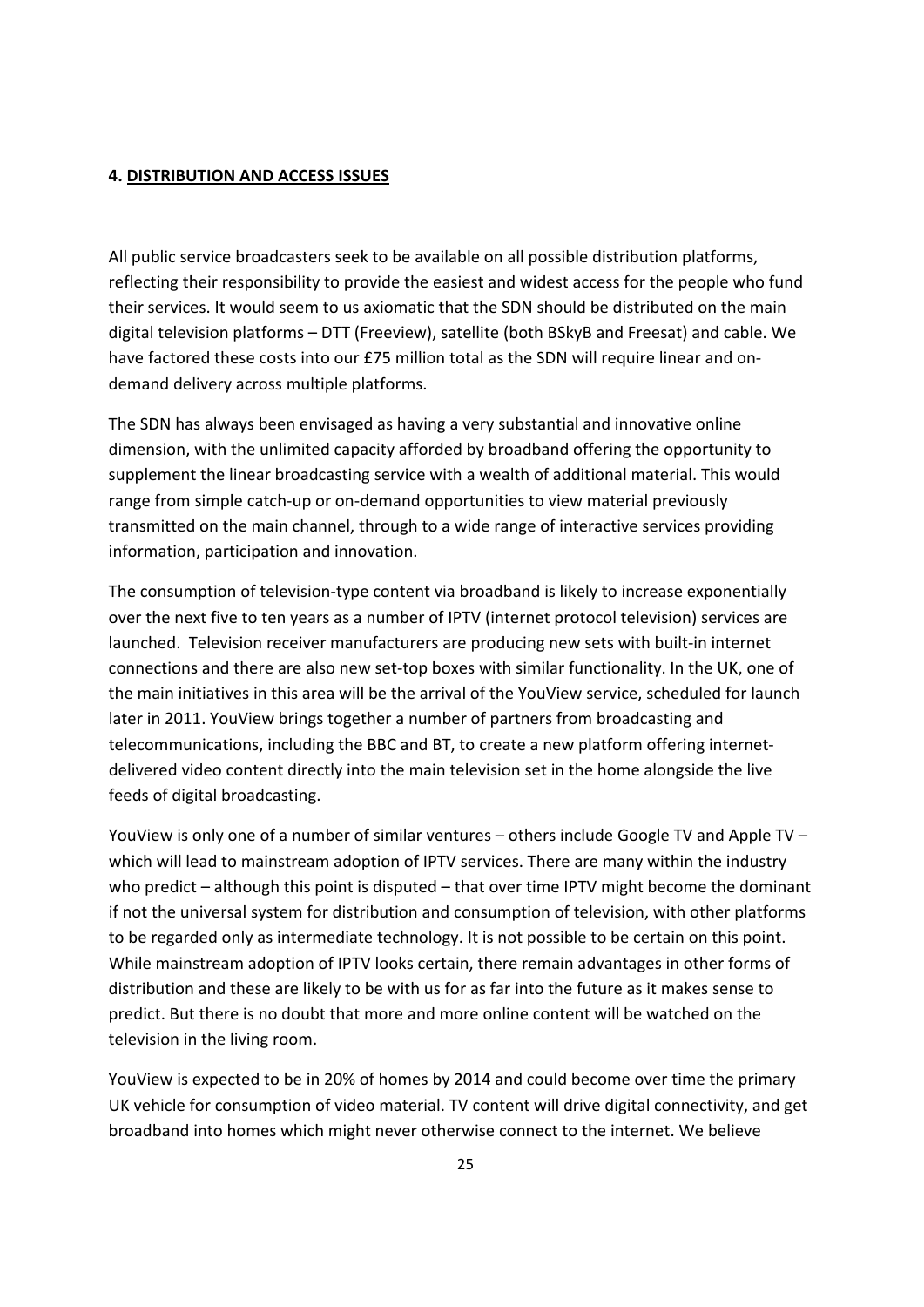providing universal high-speed broadband is critical and we fully support the work that is planned to ensure that existing broadband networks are upgraded.

However, media consumption continues to be dominated by the major channel brands. A startup on broadband only would find it very much harder (and a much longer process) to build up significant scale and reach. The Scottish Digital Network has the best chance of building scale if it is launched as a broadcast service while we are still in a largely linear environment.

There are technical issues in relation to the placing of the SDN on the Freeview (DTT) platform. There is no question that capacity can be found, but there would be a decision to be made on the best allocation of spectrum for the new service. Clearly, as a designated PSB, the new network would be entitled to carriage on one of the PSB multiplexes. These have the highest degree of coverage of the population in Scotland, reckoned by Ofcom to be in the region of 98% at the point of digital switchover.

However, the issue is complicated if it is also hoped to offer a number of more local services on DTT as part of the overall SDN proposition. Such an arrangement would work best with the creation of a new public multiplex in Scotland, a proposition often referred to in industry debates as "the seventh mux". This is a way of ensuring that the spare capacity of so-called "interleaved spectrum" in Scotland is organised in such a way as to enable 3-7 local digital TV services to be offered from each of the main transmitters, with coverage levels approaching the same high percentage as the existing PSB multiplexes.

The SDN Panel is not making a recommendation on how many local television services might be desirable or affordable on the DTT platform. It is clear that there is sufficient support and interest around the country to enable at least some to go ahead. The Scottish Local TV Federation envisages as many as 16 services targeted at distinctive parts of the country. These services are not seeking public funding support at a national level but would operate on low cost business plans geared to local circumstances, perhaps a combination of advertising, sponsorship and local authority support.

Where public support might be required is in doing whatever upgrading or installation work is necessary at the transmitters around Scotland to enable local services to be technically deliverable. There is currently no accurate costing of this work and this information is required to enable informed decisions to be made. In his report to the DCMS, Nicholas Shott also makes the point that further information is needed to determine where in the UK it will make financial sense to offer local services over DTT.

"The Steering Group recommends the Secretary of State discusses technical options with Ofcom. The final decision on technical delivery options should take into account cost, ability to localise, and total population coverage achieved."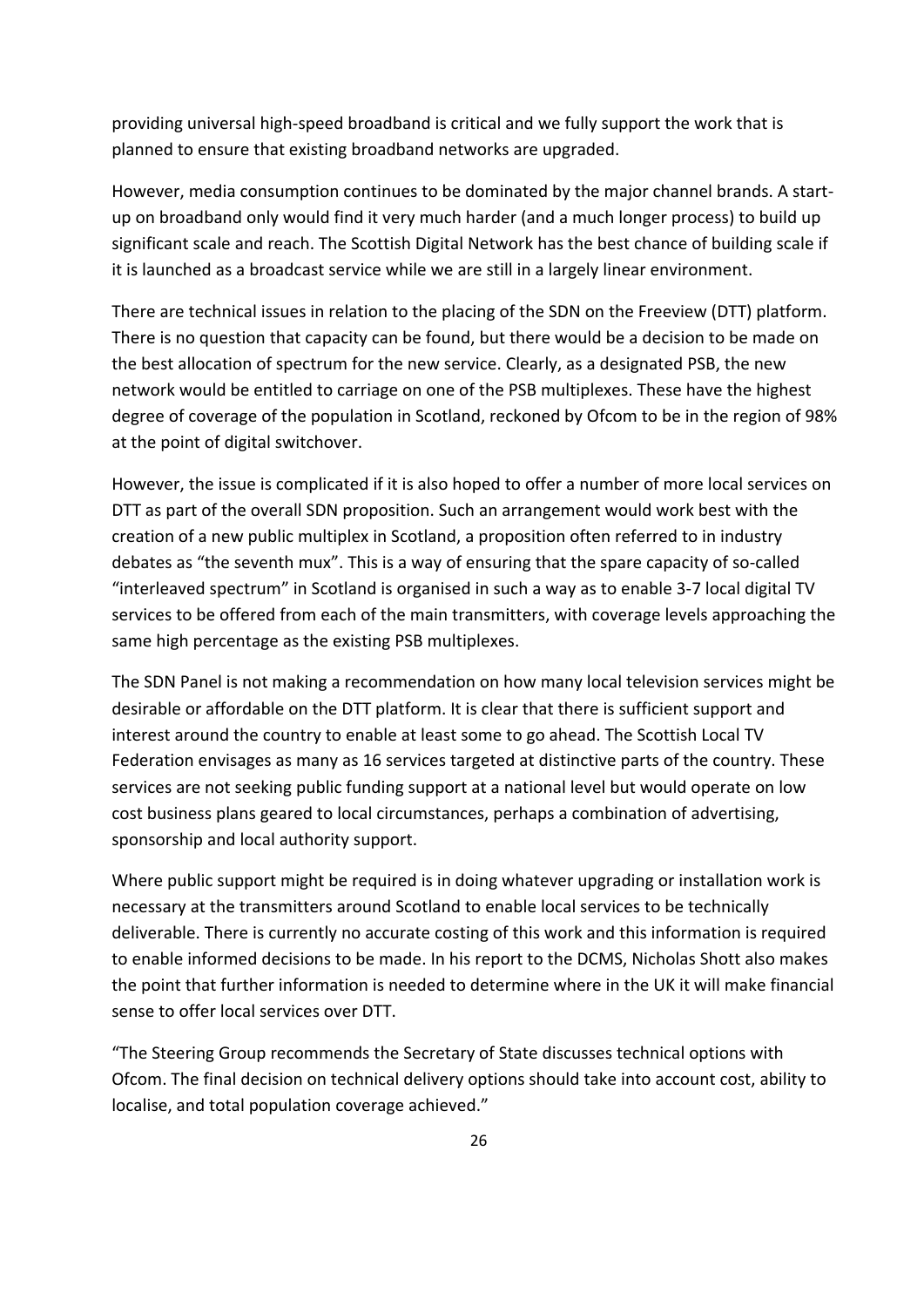The Scottish Digital Network Panel thinks it is important that an accurate picture is provided of the costs of enabling local services to go ahead on DTT from transmitters around Scotland. We would urge that Ofcom be directed to do this work as part of their advisory function in relation to the questions raised by the Shott review. Only when this information is available will it be possible to do a costs-benefits analysis on DTT distribution of local services in Scotland and to determine the optimal number of such services.

As we discussed earlier in this report, the implication of the Shott findings is that only one location (most probably Glasgow) would receive public support for DTT-delivered local television in Scotland. This would be an unsatisfactory and extraordinary outcome, but it is where commercial logic takes you. Subject to the more detailed costing work that needs to be done, the Panel would suggest that 5 or 6 local services around Scotland would constitute the very minimum necessary to qualify as a truly new and more local level of service, while the view that as many as 16 could be editorially and financially self-sustaining certainly deserves further examination.

Another point needs to be made in relation to distribution of the Scottish Digital Network on the main broadcast platforms. One of the benefits of being a designated PSB is the entitlement to "appropriate prominence" on electronic programme guides. In Wales, for example, the Welsh-language channel S4C is given page one listing as the fourth channel on the EPGs of the two main platforms, Freeview and BSkyB. EPG prominence is an important element in securing a high degree of visibility and usage for the public service broadcasters. The UK Government has powers (and is considering taking more) to ensure that the platform operators give due prominence to designated PSBs and we are confident that this will ensure a high placing (most probably channel 6) for the SDN in Scotland.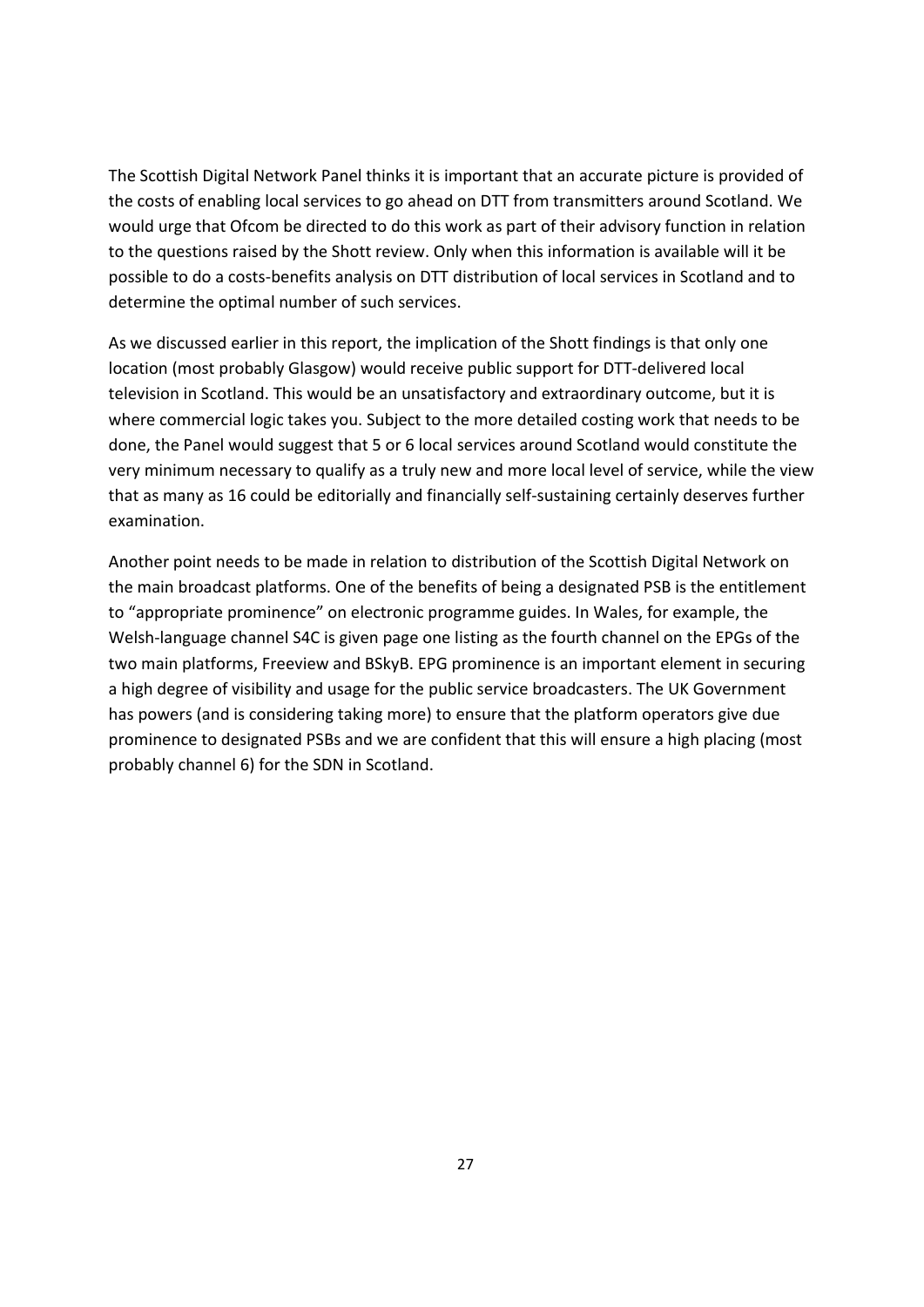#### **5. BENEFITS AND IMPACT OF THE SDN**

The main and most conclusive argument for creating the Scottish Digital Network is the need to provide audiences in Scotland with a greater volume and range of high-quality Scottish programming than is currently available. As our remit says, it should "provide a sustainable source of competition to the BBC for public service broadcasting within Scotland."

But we are convinced, and have heard from others in the course of our work, that there would be very substantial social and cultural benefits more broadly across Scottish society and a real stimulus for the Scottish economy.

The new service would act as a huge boost to the audiovisual content industries in Scotland, creating thousands of valuable new jobs and adding many millions of pounds to the annual value of the sector. A report from Scottish Enterprise in 2009 said that the SDN, combined with envisaged increases in network television production from Scotland, could result in a neardoubling of direct employment in the industry to nearly 5,700 and additional income of more than £200 million.<sup>6</sup> While such predictions should always be treated with a degree of caution, there would undoubtedly be a very significant economic impact.

In its submission to the Panel, Channel 4 thought it could "recognise the benefits for Scotland of a dedicated network providing high-quality Scottish content." C4 also believed that the SDN would strengthen the Scottish independent production sector and "may create a larger and more sustainable base of independent companies that C4 and other broadcasters can then commission from".

C4 was then more specific in relation to the partnership opportunities:

1

"Given the likely similarities between C4 and the SDN – for example a mutual interest in innovative television and digital media projects and status as a publisher-broadcaster with a public service remit – we would be open to considering partnership opportunities that could strengthen the SDN's status as a provider of high-quality regional media content. These partnerships could be strategic, commercial or involve co-production investment."

This sentiment was echoed in a speech given by David Smith, managing director of Matchlight Productions, at our public event in November: "The Scottish Digital Network is a potential game changer. It offers Scotland an opportunity to achieve a place in the premier league of global

<sup>&</sup>lt;sup>6</sup> Building the 'Platform for Success' Economic Development Strategy for Scotland's Broadcast Sector, p. 3, Scottish Enterprise, March 2009 – http://www.scottish-

enterprise.com/~/media/SE/Resources/Documents/Sectors/Creative%20industries/EconomicDevStrategyBroadcas tSector.ashx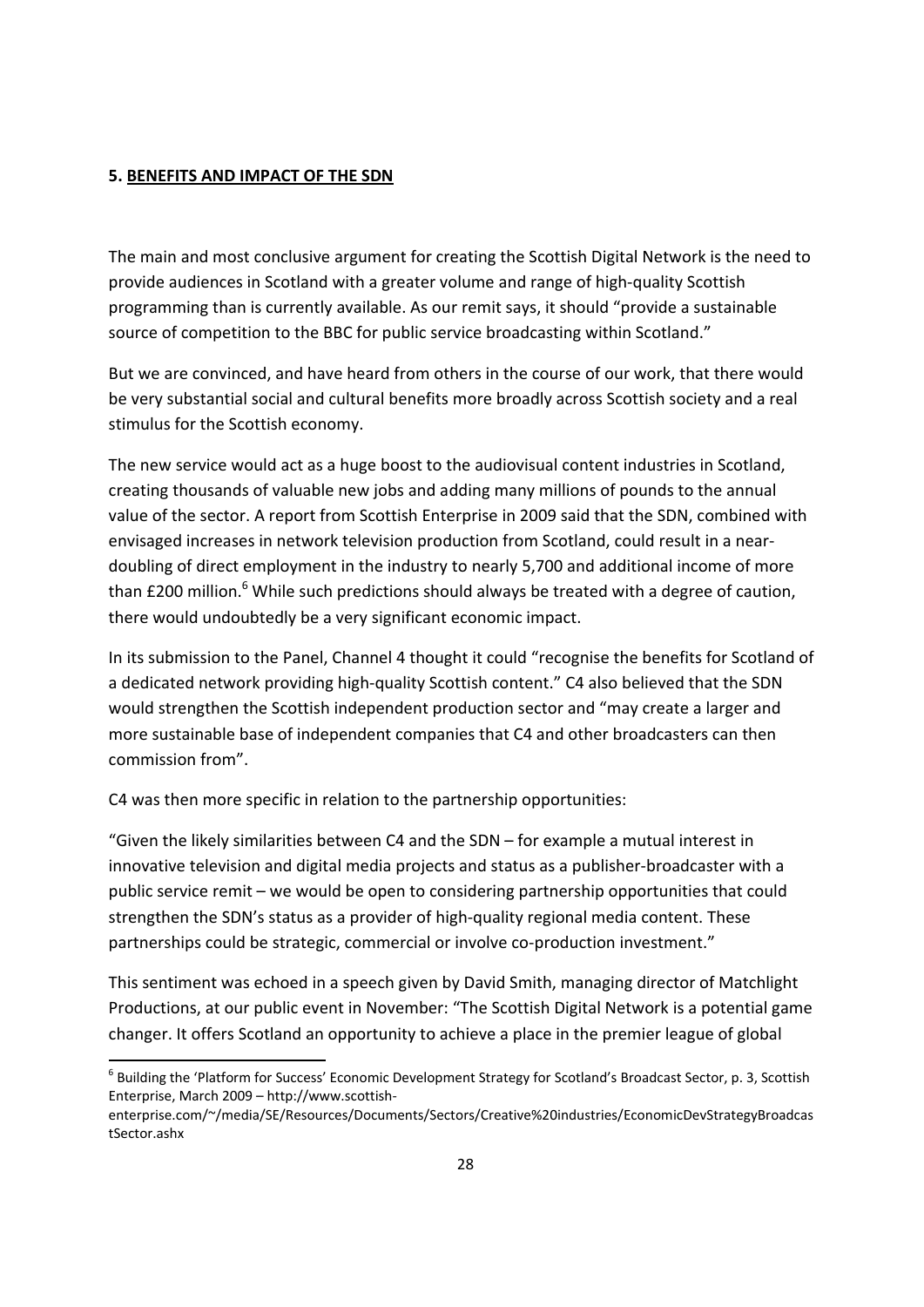content creators.....It would give us the confidence we need to invest in new genres, to develop new talent and to grow the vital intellectual property that funds all of the significant growth we have seen elsewhere in the UK's production sector."

We heard submissions on the importance of sustainable careers within the industry. The SDN would provide the resources and the opportunity for a major investment in training and skills development in the creative industries, to help to meet skills gaps and shortages in one of the priority sectors of the Scottish economy.

Creative Scotland told us: "Our key message is that a digital network could be transformational – for the cultural sector and for the engagement of audiences, but the key will be investing in content."

Equally valuable would be the contribution to the creative and cultural life of the nation, with the new service becoming a shop window for the very best of performances and provision in Scotland – music, theatre, dance, design, architecture - and indeed a global distribution platform for such content. Creative Scotland said:

"There are (at least) 181 festivals across Scotland, 71 in the Highlands and Islands alone. ...A digital channel could shine a light on some of the hidden world class events and be a creative medium itself for participatory projects."

We were told repeatedly in the course of our work that the SDN should be seen as part of a wider vision for digital connectivity in Scotland, potentially as the creative and technical hub from which much of genuine value will develop.

As discussed earlier in this report, the network would encourage take-up of high-speed broadband as it becomes increasingly available throughout Scotland in line with the policies of governments in both London and Edinburgh. New and attractive forms of Scottish content could drive take-up just as the Scottish Government is seeking to lead the UK in connectivity. We have a problem currently with social exclusion and geographic exclusion and a range of attractive content and services linked to the SDN will help to get all of Scotland connected and participating in the benefits of the digital age. Scotland has the lowest level of broadband penetration in the UK, at 61%, and take-up in Glasgow and parts of the surrounding area is significantly lower at 53%.<sup>7</sup>

1

<sup>&</sup>lt;sup>7</sup> Ofcom Communications Market Report: Scotland, p.58, Ofcom, August 2010http://stakeholders.ofcom.org.uk/market-data-research/market-data/communications-marketreports/cmr10/scotland/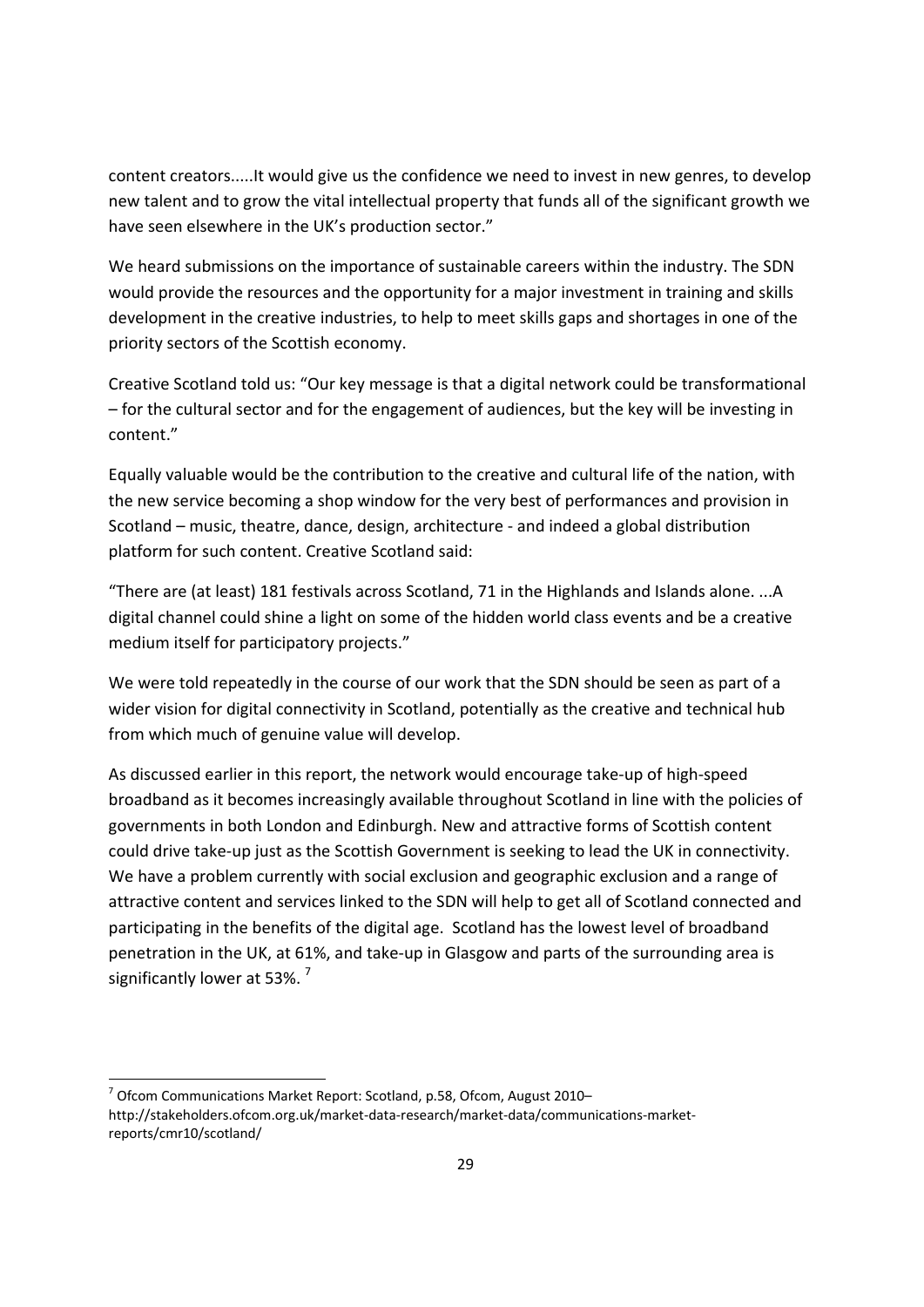As one recent report on Scotland's broadband provision put it; "Communications infrastructure has now become as crucial as transport and power to a country's economic and social wellbeing." <sup>8</sup>

Part of the benefit of a truly connected Scotland would be the opportunity to deliver both local and national public services more easily to people in more remote locations or with mobility difficulties. We can see scope for remote delivery of public services, for distance learning and for the opportunity to shop around for the best bargains in a range of goods and services. Often it is the people who would benefit most from such opportunities who are currently excluded from participation. Partnerships with local authorities, higher education institutions and wider civic society would be not just appropriate but essential.

The SDN could be an integral part of digital healthcare, delivering information about services online in a way that helps to promote independent living and social care. Currently broadband use is lowest among older people, among the C2DE social category, and among those with health difficulties. So the irony is that many of those who would benefit most from digital technology are currently denied the opportunity to use it.

In our vision for the SDN, consumers in Scotland will be able to choose from a much wider range of Scottish content, some of it being broadcast but much of it being made available on demand by selection from an extensive menu. For viewers, the technology deployed will be largely invisible, and the transition between platforms will be as seamless as it is simple.

We must give everybody the ability and the means to communicate and participate. It is possible to imagine individuals and communities feeling much more engaged and valued through digital technologies. The SDN would give people a voice and a sense of empowerment. The recent severe weather episodes in Scotland afforded an interesting example of where good use of digital communications in a connected Scotland could have achieved a much higher and more effective level of professional and voluntary assistance to those in difficulties.

A Scottish Digital Network committed to the success and growth of Scotland's creative industries would see it as part of its remit to encourage company growth in international markets. SDN funding could enable pilots to be made and ideas developed, with broadcast use in Scotland and sales potential in North America and elsewhere. It would also be of assistance in the crucial area of talent development and retention. We need to focus not just on what goes into it, but also on what we get out of it.

1

 $^8$  Digital Scotland, p. 6, The Royal Society of Edinburgh, October 2010 http://www.royalsoced.org.uk/enquiries/Digital\_Scotland/index.htm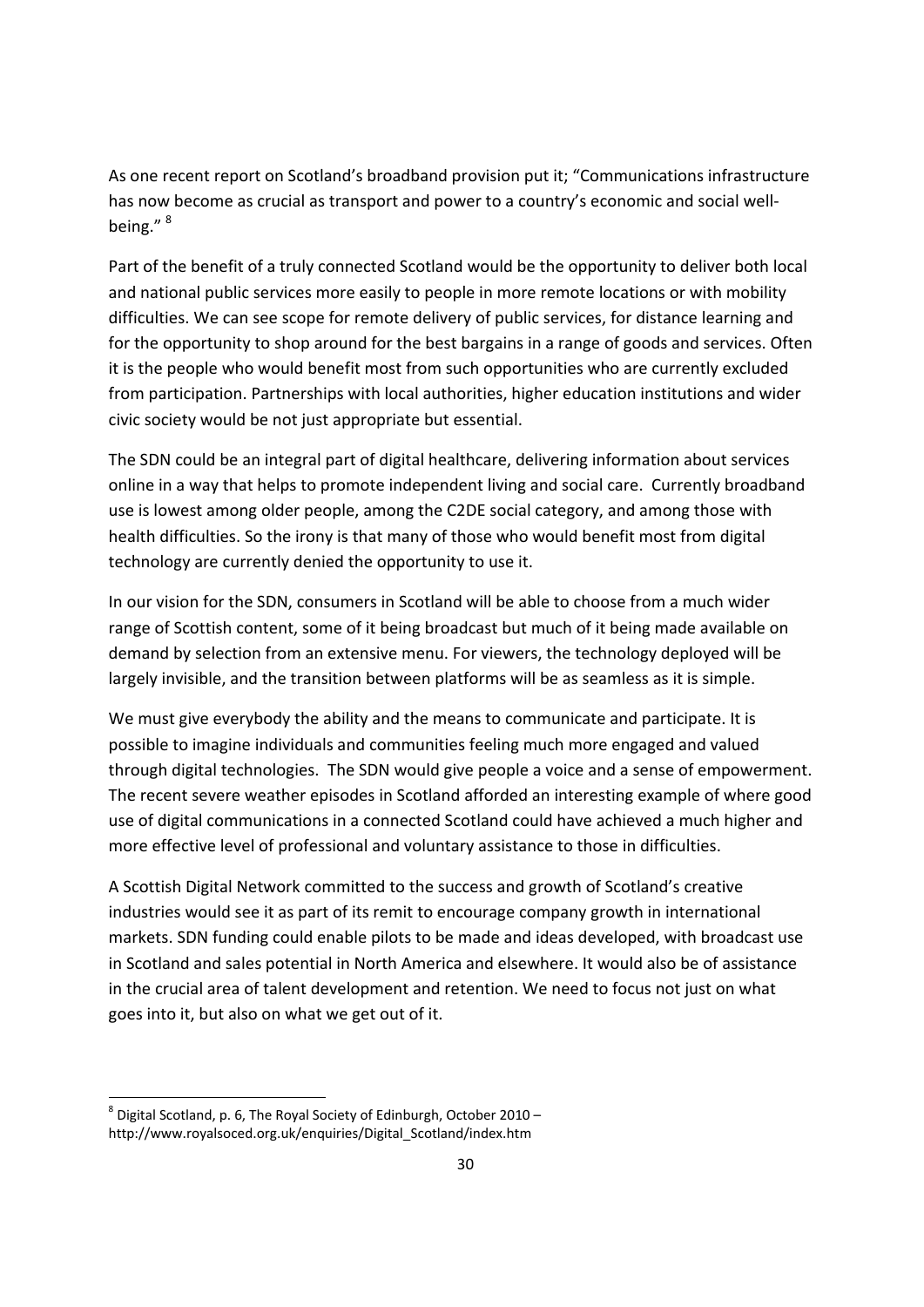That is true as much for journalism as for anything else. We need good and insightful analysis of what is happening in our world. We need to give people more information, more depth of understanding and more space to discuss and challenge what they have heard. It is important not to underestimate audiences or indeed their appetite for this kind of approach.

The Scottish Digital Network would commission and broadcast serious investigative journalism, perhaps in a funding partnership with others such as not-for-profit entities with an interest in promoting a free and open society. That kind of collaboration to support good journalism needs to be further explored. We need funding for new voices and not just to sustain the existing ones. It is an investment in our democracy, an investment in our creative economy and an investment in our culture and our confidence.

The SDN would reinvigorate democracy both locally and nationally. It would connect to and reinforce policy initiatives and imperatives in health, education and social inclusion. It would help us develop into a well-informed society, culturally enriched and with shared civic values. It would also be a point of departure for a bigger and better vision for media and communications in Scotland.

January 2011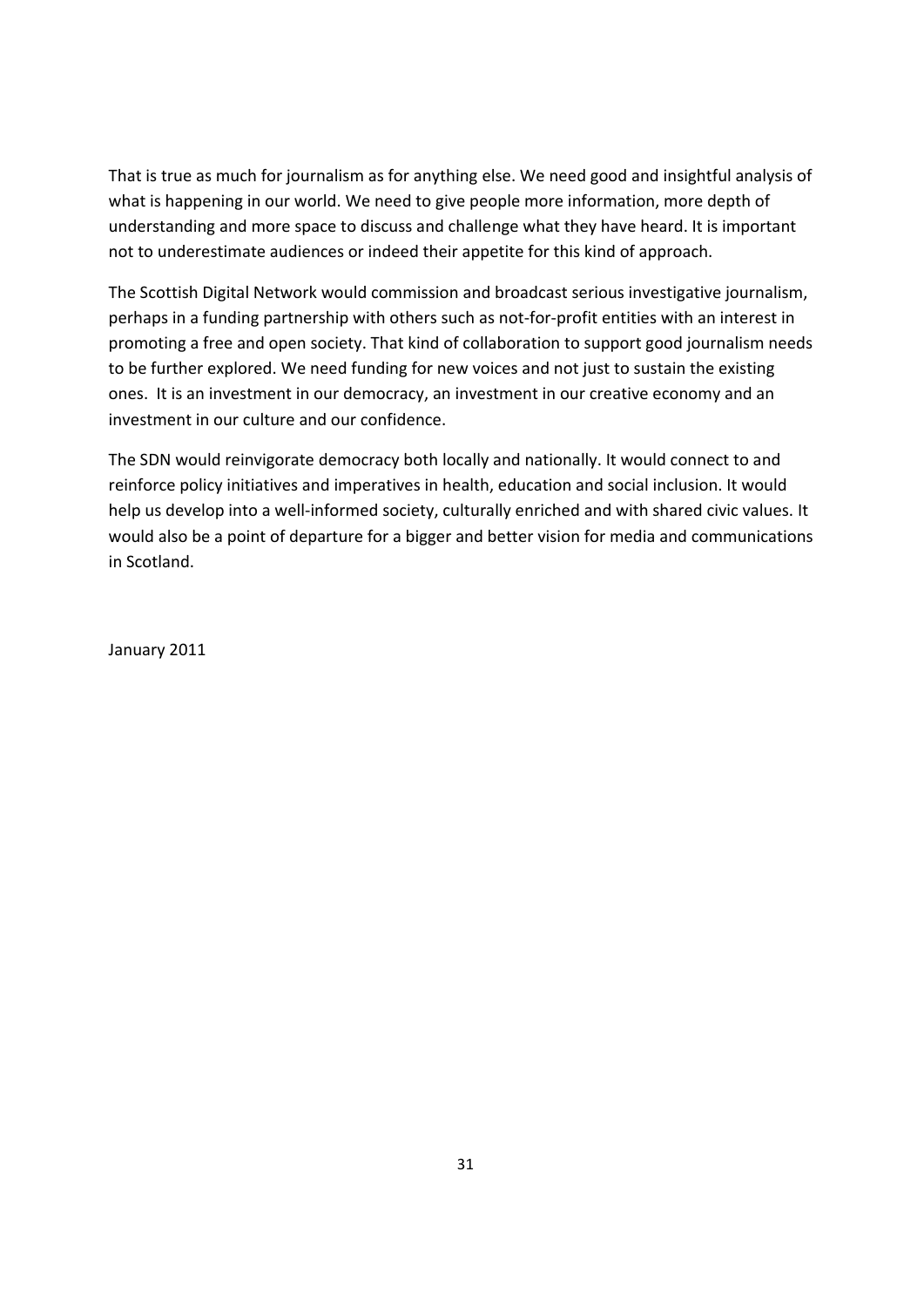### **ANNEX A: Members of the Scottish Digital Network Panel**

Blair Jenkins (Chair), former Chair of the Scottish Broadcasting Commission

Prof Neil Blain, Head of Department of Film, Media & Journalism, University of Stirling

Charles McGhee, Media Consultant, former editor of The Herald

Judith Mackenzie, Investment Director at Downing Corporate Finance

David Wightman, former member of the Scottish Broadcasting Commission and former founder and CEO of Creative Edge Software

Secretariat

Kathryn Stewart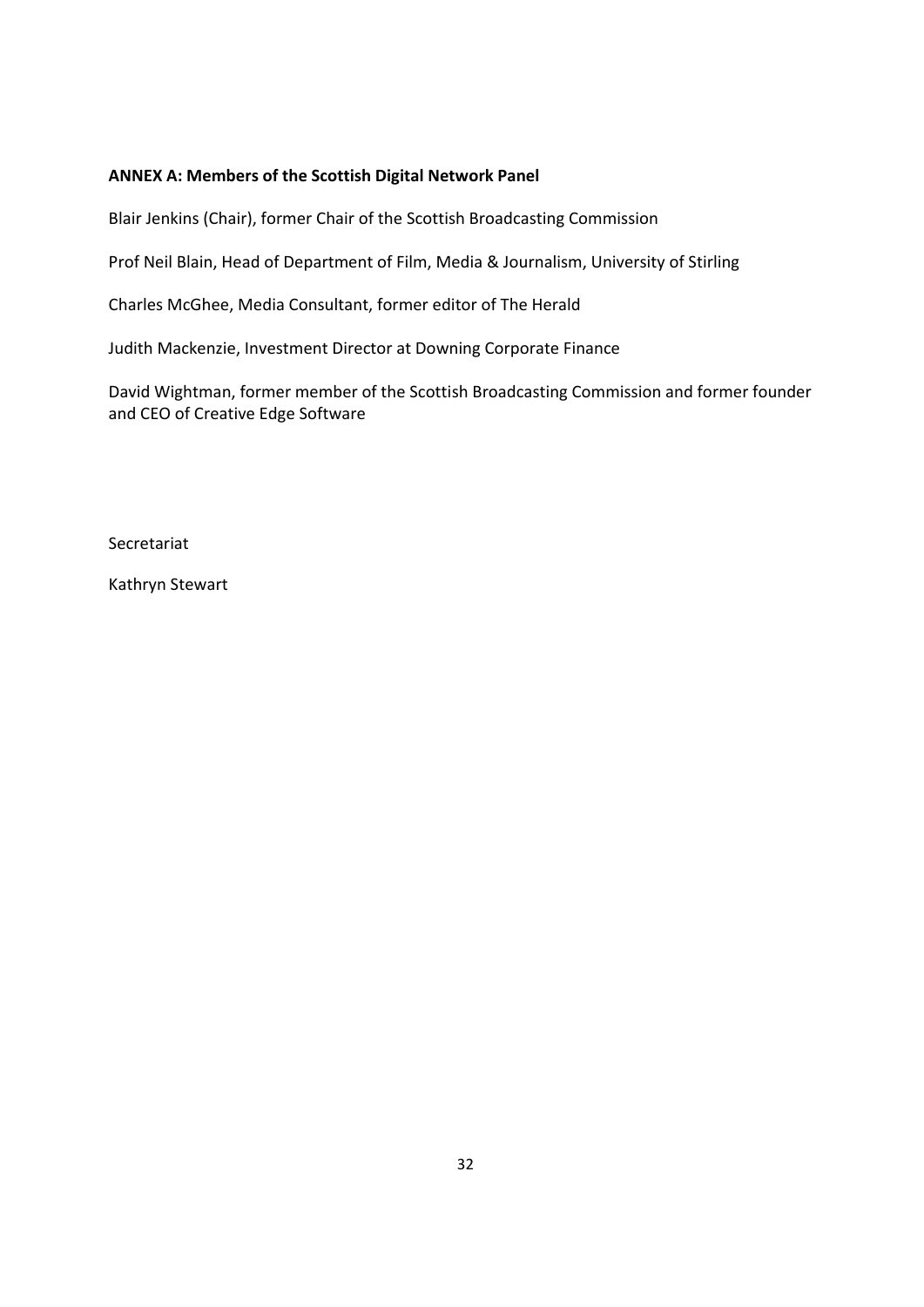#### **ANNEX B: List of individuals with whom the Panel held meetings or conference calls**

Tasmina Ahmed-Sheikh Ed Brooke, Leith Agency Graham Bryce, Bauer radio Lluís Burrell, Analysys Mason Donald Campbell, MG Alba Eliza Dashwood, Feather Brooksbank Brendan Dick, BT Andrew Dixon, Creative Scotland Janette Dobson, Analysys Mason Greg Dyke Charles Fletcher, Scottish Community Broadcasting Network Murdo Fraser MSP, Scottish Conservative Party Stuart Gibson, Reform Scotland Mike Grant, Caru Ventures Bobby Hain, STV Richard Halton, YouView Mairi Henderson, Scottish Local Television Federation Michael Johnston, Scottish Newspaper Society Mike Kidd, Creative Scotland Pauline McNeill MSP, Scottish Labour Party Vicki Nash, Ofcom Dr Anne O'Connor, RTÉ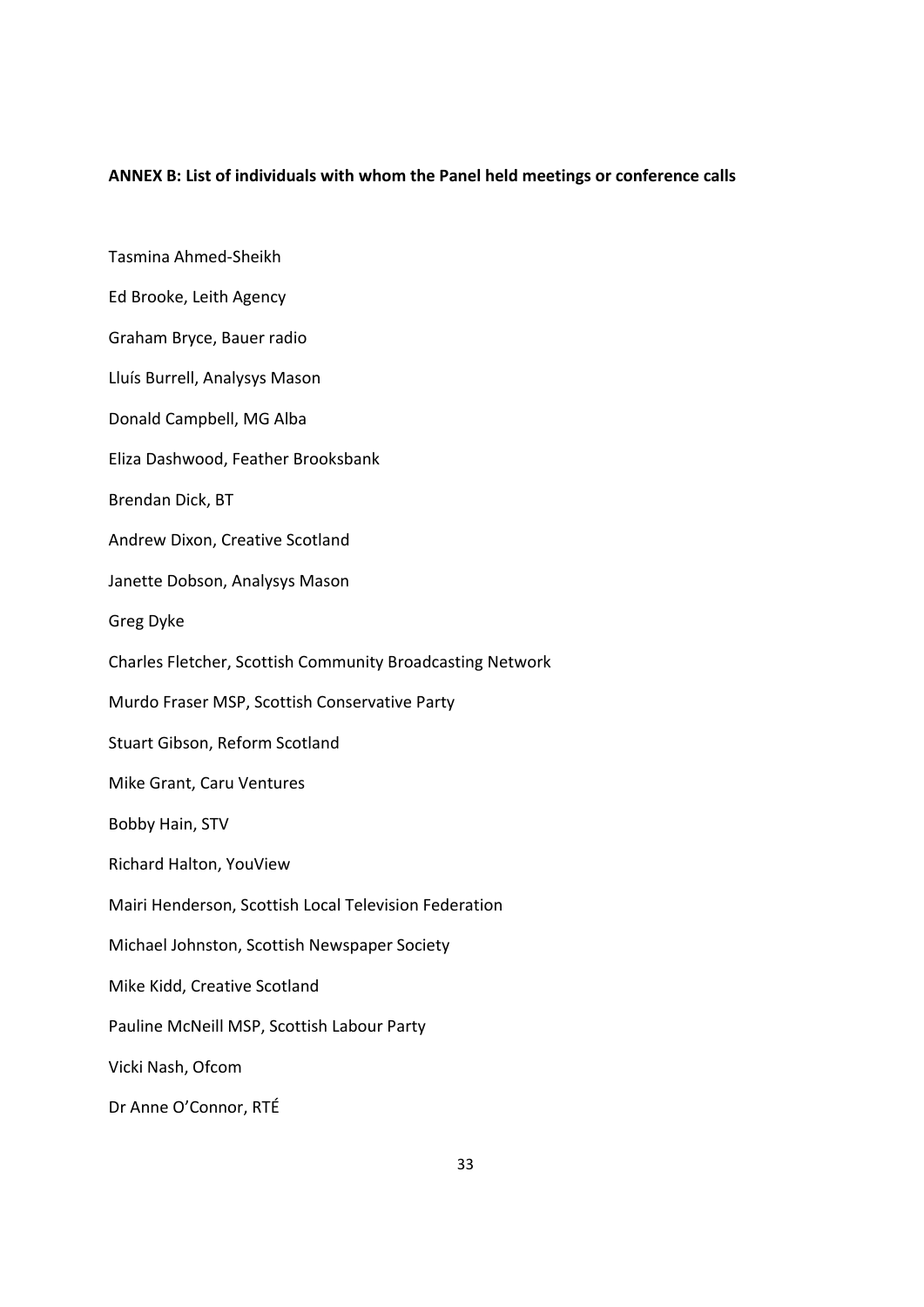Caroline Parkinson, Creative Scotland Brian Quinn, University of the West of Scotland Jim Raeburn, Scottish Newspaper Society Ed Richards, Ofcom Andrew Richardson, Scottish News Consortium Jason Robertson, University of the West of Scotland Dave Rushton, Scottish Local Television Federation Arvind Salwan, New Media Corp David Shearer, Mediacom Tavish Scott MSP, Scottish Liberal Democrats Nicholas Shott Iain Smith MSP, Scottish Liberal Democrats David Strachan, PACT David Thomson, Scottish News Consortium Tom Thomson, Scottish News Consortium Jim Wolfe, Leith Agency Rob Woodward, STV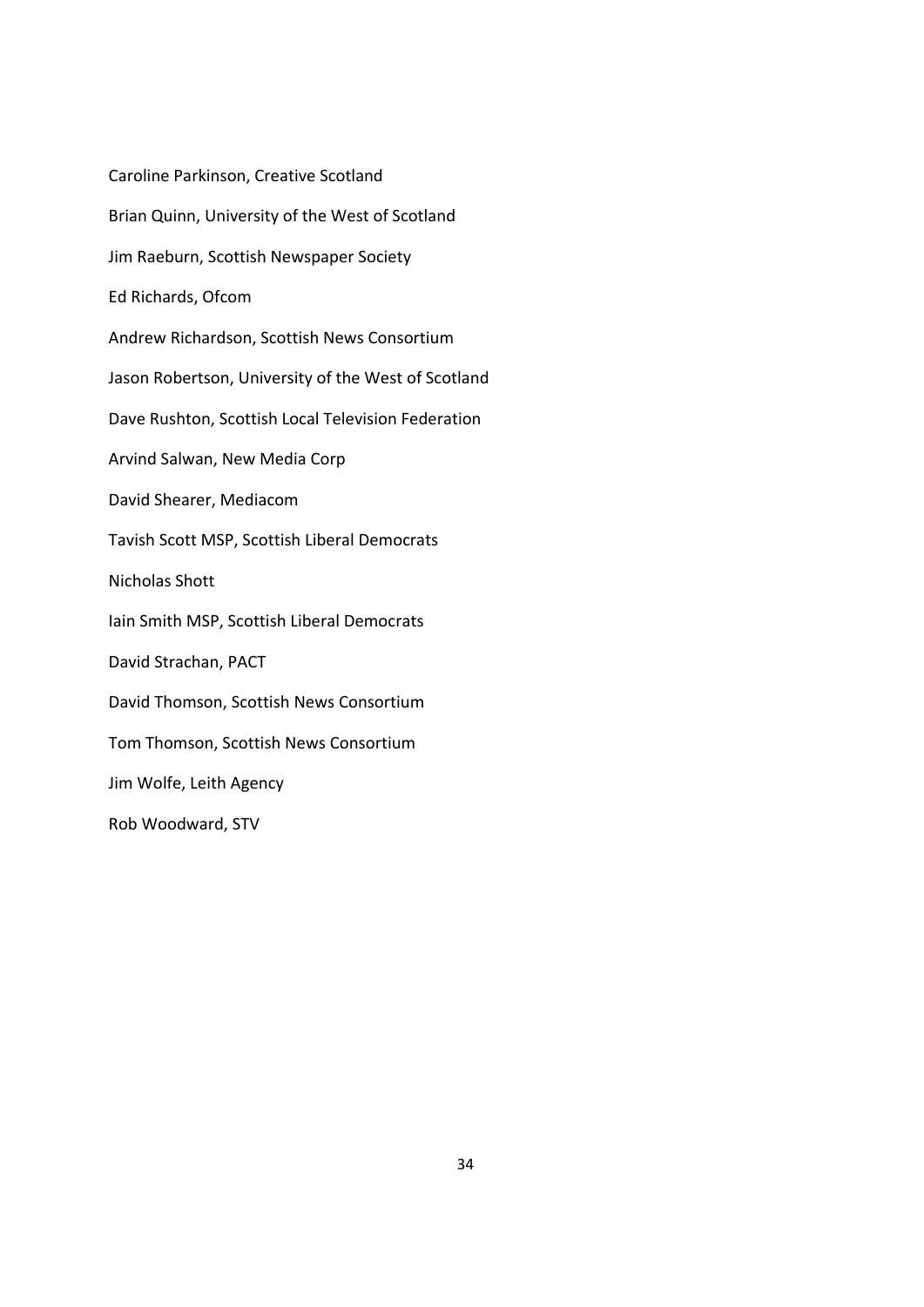# **ANNEX C: List of organisations which submitted written evidence9**

Bauer Media Scotland The Caledonian Mercury Channel 4 Consumer Focus Scotland Creative Scotland RadioCentre Royal Society of Edinburgh Digital Scotland Working Group Scottish Local Television Federation Scottish News Consortium Scottish Newspaper Society Skillset Scotland STV Wyvex Media

 9 See - http://www.scotland.gov.uk/Topics/ArtsCultureSport/arts/Broadcasting/sdnpanel/submissions